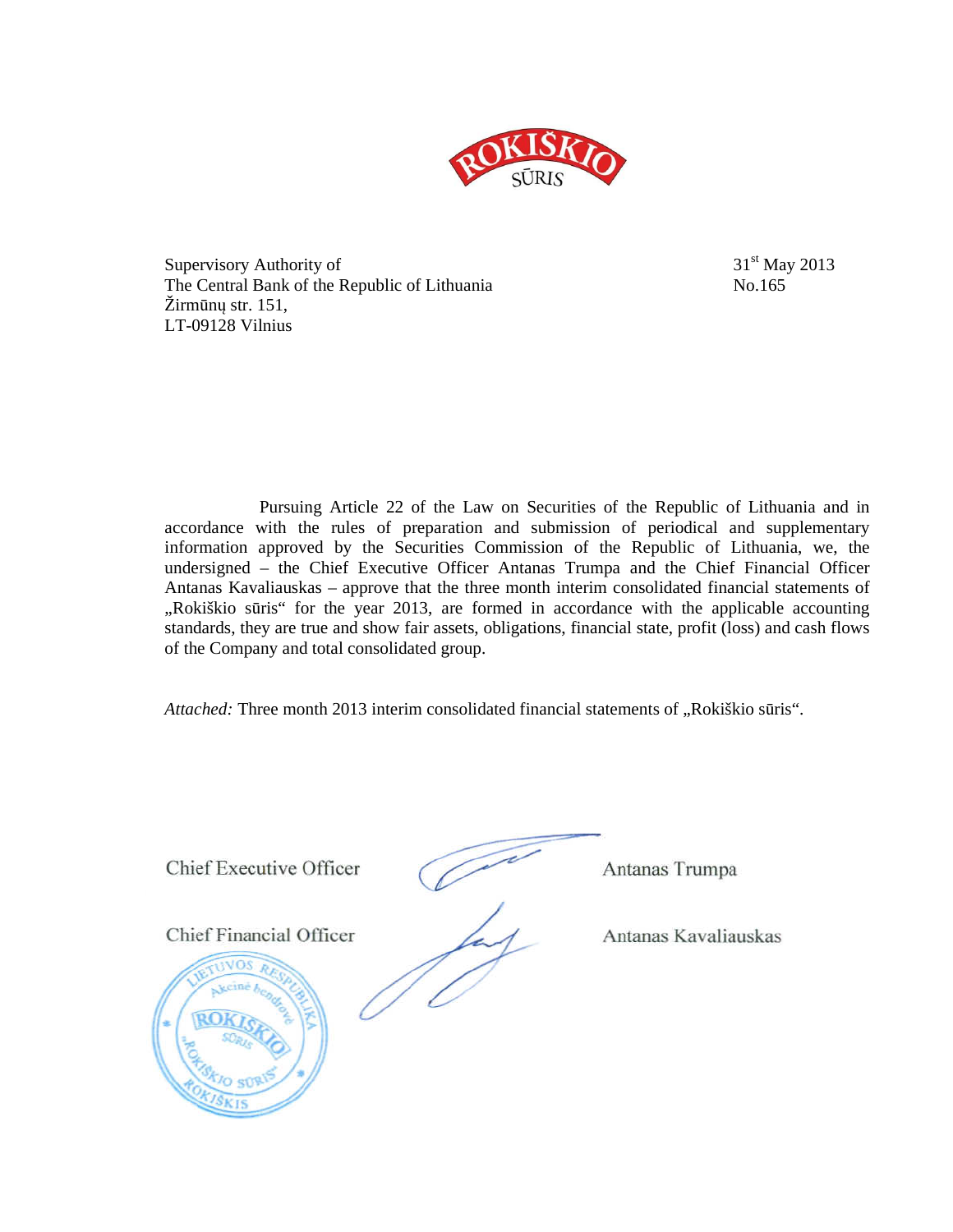

# **A SET OF INTERIM CONSOLIDATED FINANCIAL STATEMENTS OF ROKISKIO SURIS AB FOR THREE MONTH PERIOD OF THE YEAR 2013**

*(Prepared in accordance with the rules of preparation and submission of periodical and supplementary information approved by the Securities Commission of the Republic of Lithuania)*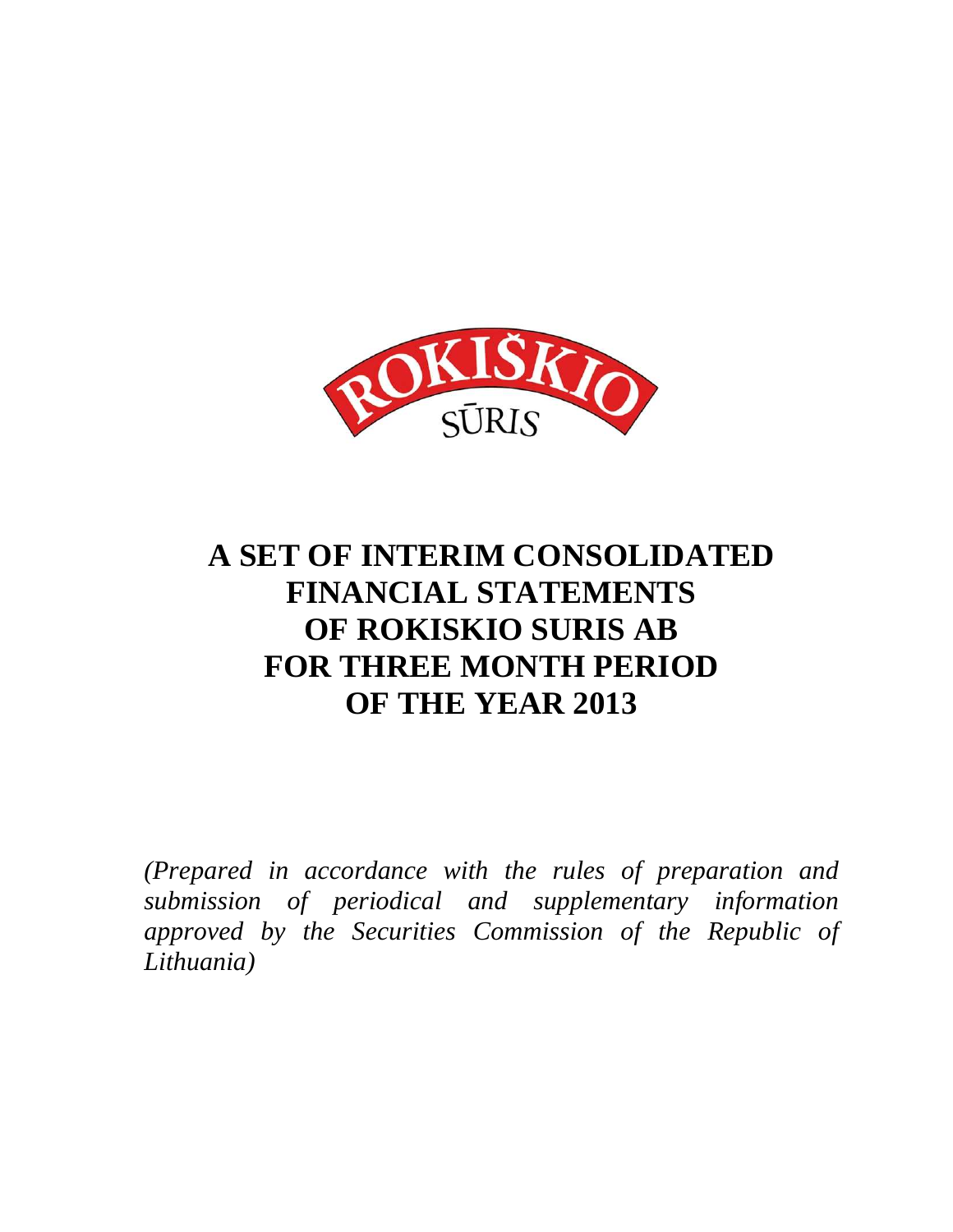# **TABLE OF CONTENTS**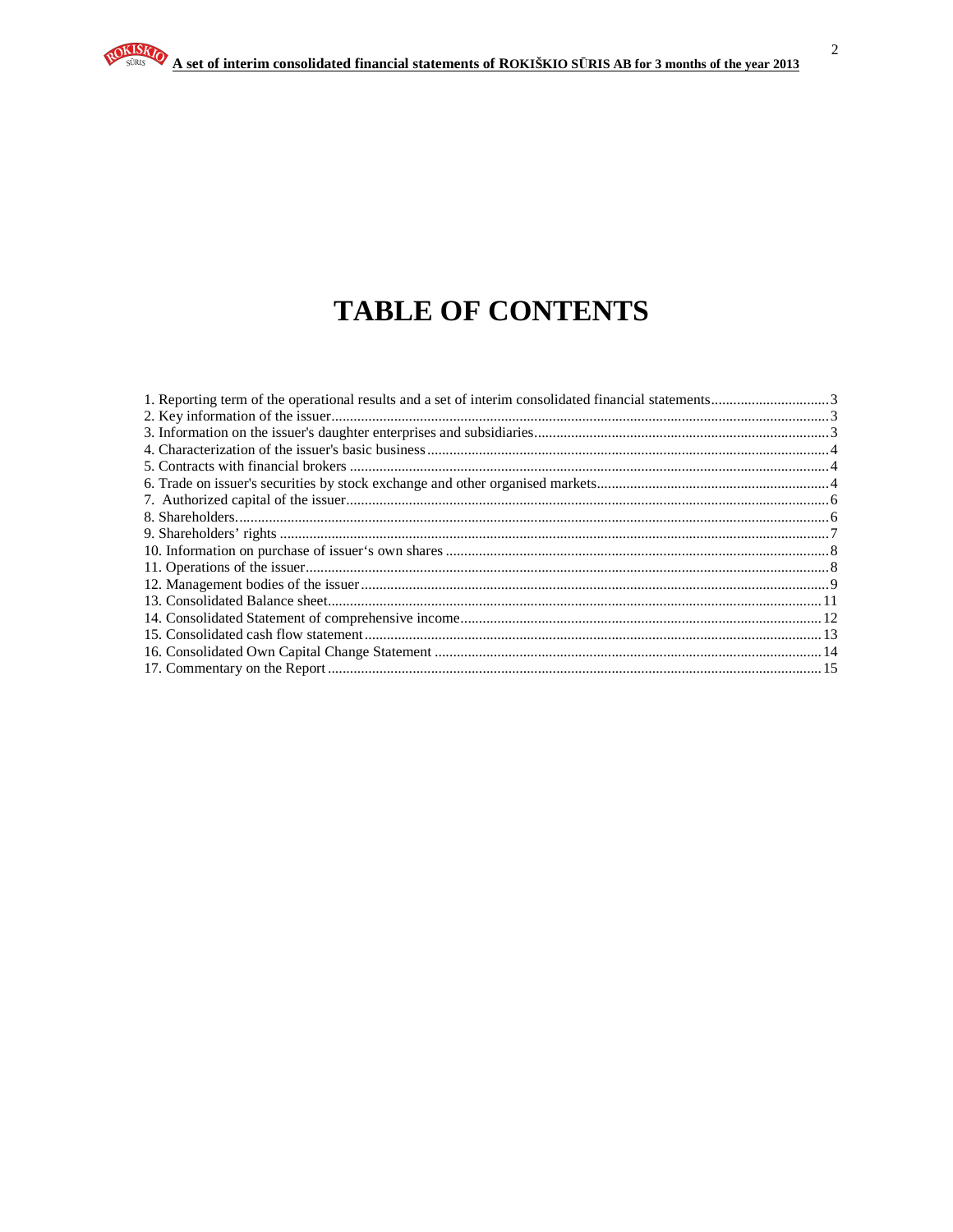# **1. Reporting term of the operational results and a set of interim consolidated financial statements**

The set of interim consolidated financial statements is prepared for three month period of the year 2013.

# **2. Key information of the issuer**

Name of the issuer: Joint stock company "Rokiskio suris". Legal base: Joint Stock Company. Address – Pramones str. 3, LT 42150 Rokiskis, Republic of Lithuania. Telephone: +370 458 55 200, fax +370 458 55 300. E-mail address: rokiskio.suris@rokiskio.com Website: www.rokiskio.com Registered in on 28<sup>th</sup> February 1992 by the Authorities of Rokiskis region. Re-registered in on 28<sup>th</sup> November 1995 by the Ministry of Economy of the Republic of Lithuania. Company code 173057512. Manager of registry of legal entities – State company "Registru centras". The authorized capital of AB "Rokiskio suris" equals to LTL 35,867,970. There are 35,867,970 shares. Nominal value per share equals to LTL 1 (one litas).

# **3. Information on the issuer's daughter enterprises and subsidiaries**

The consolidated group (hereinafter the "Group") consists of the Parent Company, two branches, four subsidiaries and one joint venture.

# **Subsidiaries of AB "Rokiškio s**ū**ris":**

UAB "Rokiskio pienas" legal address: Pramonės g. 8, LT - 28216 Utena. Company code: 300561844. AB "Rokiškio sūris" is its founder and the only shareholder having 100 per cent of shares.

Dairy cooperative "Žalmargė" legal address: Kalnalaukio g.1, Širvintos. Company code: 178301073.

Latvian company SIA Jekabpils piena kombinats (company code 45402008851, legal address: Akmenu iela 1, Jekabpils, Latvija LV-5201).

Latvian company SIA Kaunata (company code 240300369, legal address Rogs, Kaunata pag., Rezeknes nov., Latvia)

# **Co-controlled company:**

UAB "Pieno upės", legal address: Sandėlių g. 9, Kaunas. Company code: 135027862.

# **Branches of AB "Rokiškio s**ū**ris"**:

AB "Rokiškio sūris" branch Utenos pienas (Company code: 110856741, Pramonės g. 8, LT-28216 Utena);

AB "Rokiškio sūris" branch Ukmergės pieninė (Company code: 182848454, Kauno g. 51, LT-20119, Ukmergė).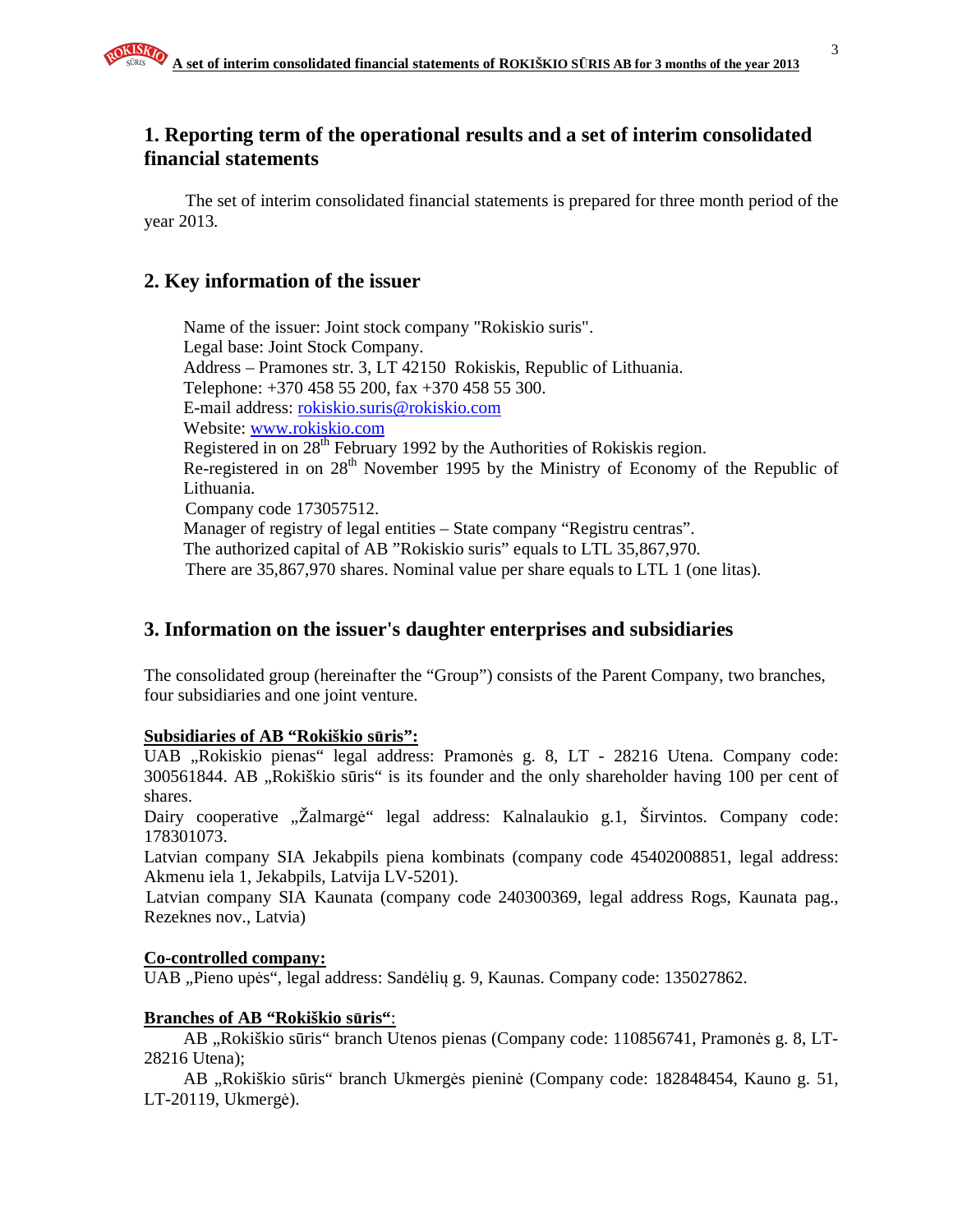# **4. Characterization of the issuer's basic business**

Basic business of the group of "Rokiškio sūris":

♦ Dairying and cheese production (EVRK 10.51);

Basic business of AB "Rokiškio sūris" is production and sales of fermented cheese, whey products, and skim milk powder.

Daughter enterprises:

Basic business of UAB "Rokiškio pienas" production and sales of fresh dairy products (fluid milk, kefir, sour milk, butter, curds, fresh cheese, sour cream, chocolate coated cheese bars, desserts). Basic business of KB "Zalmargė" is purchase of raw milk. Basic business of SIA Jekabpils piena kombinats –purchase of raw milk. Basic business of SIA Kaunata – purchase of raw milk.

#### **Co-controlled company:**

Basic business of UAB "Pieno upės" is purchase of raw milk.

#### **Branches of AB "Rokiškio s**ū**ris":**

Basic business of AB "Rokiškio sūris" branches Utenos pienas and Ukmergės pieninė is purchase of raw milk.

# **5. Contracts with financial brokers**

On 24<sup>th</sup> December 2003, AB "Rokiškio sūris" made a contract with UAB FMI "Baltijos vertybiniai popieriai" (Gedimino pr.60, Vilnius) regarding administration of shareholders of AB "Rokiškio sūris". On  $15<sup>th</sup>$  January 2007, the financial company changed its name into UAB FMI "Orion securities" (A.Tumėno str. 4, LT-01109 Vilnius).

#### **6. Trade on issuer's securities by stock exchange and other organised markets**

The 35,867,970 ordinary registered shares of AB "Rokiškio sūris" are listed on the Official List of NASDAQ OMX Vilnius Stock Exchange. (VVPB symbol RSU1L). Nominal value per share 1 (one) litas.

The Company has not issued any debt securities for the public stock trading. The Company has not issued nor registered any debt securities for the non-public stock trading. There are no securities which would not participate as a part of the Authorized Capital and be regulated by the Law on Securities.

The shares were not traded by other stock exchanges or similar institutions. As from 22nd November 2010 the trade on stock markets is performed in euros.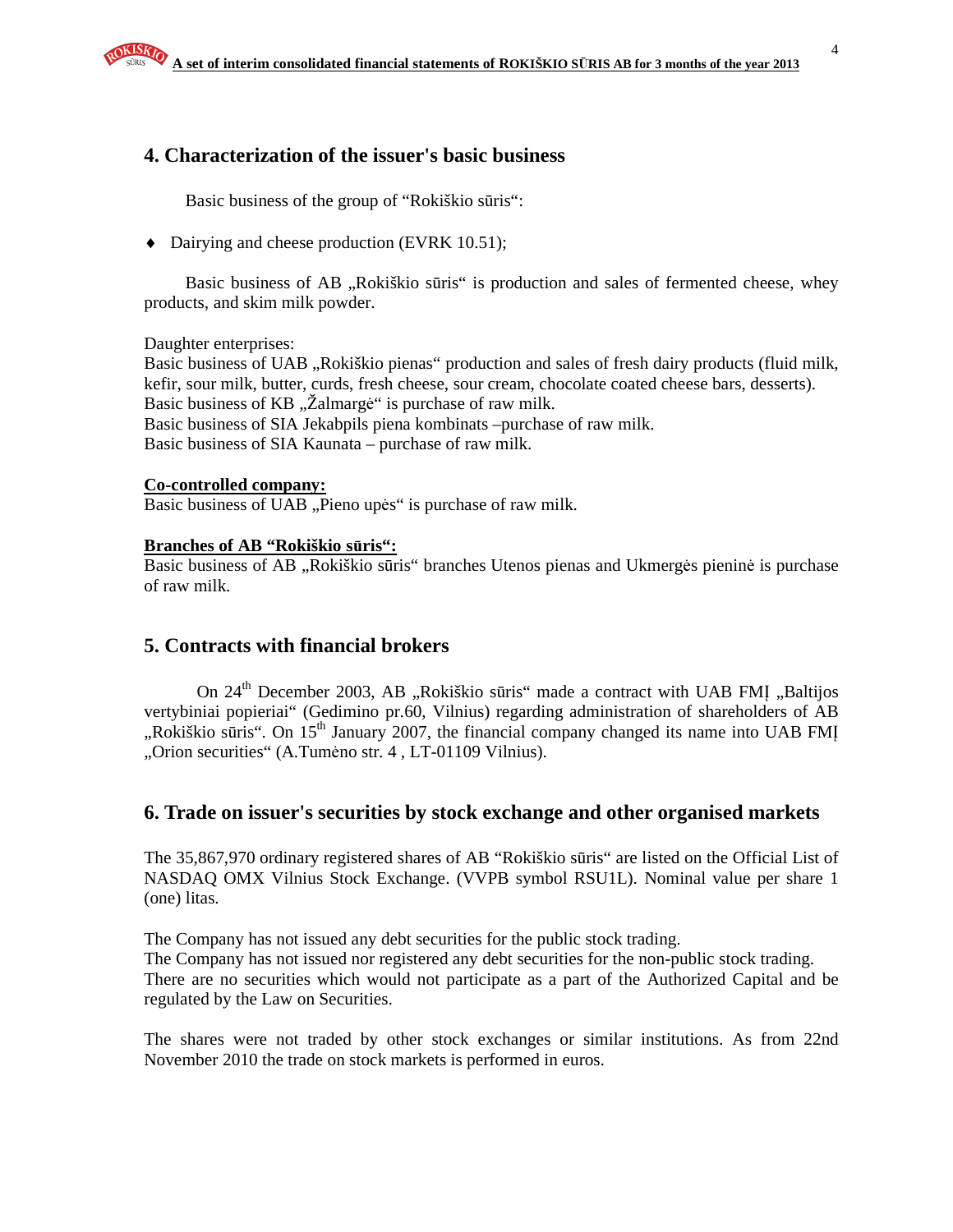Trade by shares of AB Rokiskio sûris on NASDAQ OMX Vilnius Stock Exchange Vilnius Stock Exchange:

|            |            | Price (Eur) |       |       | <b>Turnover (Eur)</b> |                                    |            |              |                  |
|------------|------------|-------------|-------|-------|-----------------------|------------------------------------|------------|--------------|------------------|
| from       | to         | max         | min   | aver. | Last<br>sessions      | Date of last<br>trading<br>session | max        | min          | Last<br>sessions |
| 2010.01.01 | 2010.03.31 | 1.043       | 0.840 | 0.987 | 1.014                 | 2010.03.31                         | 135 646.90 | $\mathbf{0}$ | 14 822.98        |
| 2010.04.01 | 2010.06.30 | 1.054       | 0.970 | 1.026 | 0.973                 | 2010.06.30                         | 508 303.30 | $\mathbf{0}$ | 3 9 3 2.5 5      |
| 2010.07.01 | 2010.09.30 | 1.437       | 0.959 | 1.231 | 1.381                 | 2010.09.30                         | 368 253.90 | $\mathbf{0}$ | 13 667.75        |
| 2010.10.01 | 2010.12.31 | 1.830       | 1.410 | 1.735 | 1.792                 | 2010.12.30                         | 740 490.00 | $\mathbf{0}$ | $\mathbf{0}$     |
| 2011.01.01 | 2011.03.31 | 1.789       | 1.505 | 1.696 | 1.750                 | 2011.03.31                         | 92 633.76  | $\mathbf{0}$ | $\mathbf{0}$     |
| 2011.04.01 | 2011.06.30 | 1.807       | 1.410 | 1.574 | 1.440                 | 2011.06.30                         | 118 496.02 | $\mathbf{0}$ | 118 496.02       |
| 2011.07.01 | 2011.09.30 | 1.485       | 1.370 | 1.404 | 1.400                 | 2011.09.30                         | 223.147.30 | $\mathbf{0}$ | 14 035.60        |
| 2011.10.01 | 2011.12.30 | 1.478       | 1.205 | 1.256 | 1.298                 | 2011.12.30                         | 644 770.74 | $\mathbf{0}$ | 3 595.46         |
| 2012.01.01 | 2012.03.30 | 1.388       | 1.29  | 1.360 | 1.359                 | 2012.03.30                         | 118 945.00 | $\mathbf{0}$ | $\overline{0}$   |
| 2012.04.01 | 2012.06.30 | 1.40        | 1.25  | 1.36  | 1.360                 | 2012.06.29                         | 108 953.50 | $\mathbf{0}$ | 4 128.00         |
| 2012.07.01 | 2012.09.30 | 1.40        | 1.30  | 1.37  | 1.40                  | 2012.09.28                         | 641 665.74 | $\mathbf{0}$ | 1 1 5 8 . 7 0    |
| 2012.10.01 | 2012.12.31 | 1.47        | 1.33  | 1.37  | 1.40                  | 2012.12.28                         | 390 622.20 | $\mathbf{0}$ | 1950.00          |
| 2013.01.01 | 2013.03.31 | 1.59        | 1.39  | 1.46  | 1.57                  | 2013.03.28                         | 77 386.93  | $\mathbf{0}$ | 4 671.62         |

# **Trade on central market:**

# **Trade by the shares of AB "Rokiškio s**ū**ris" within January-March 2013**





Data source – website of AB NASDAQ OMX Vilnius: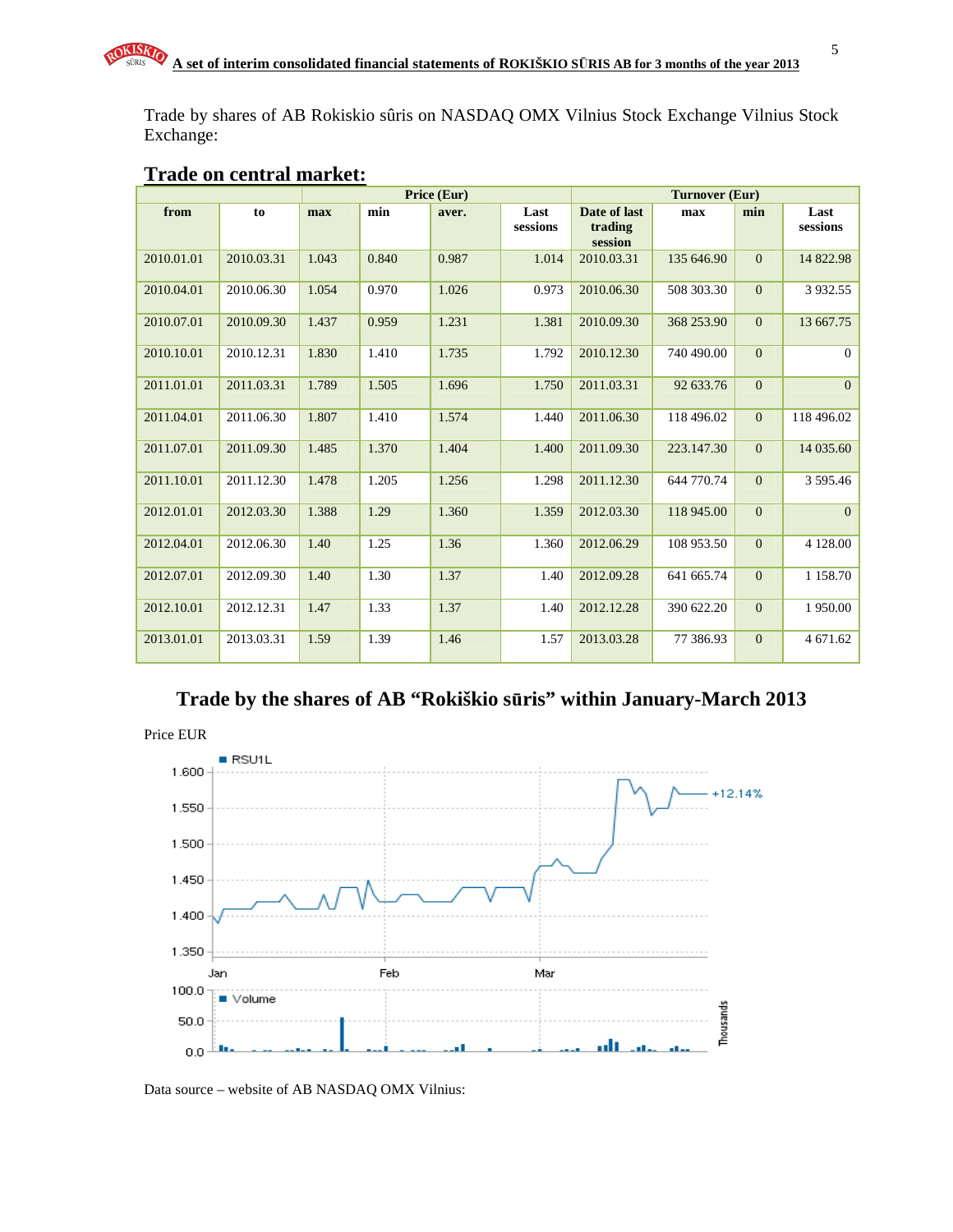http://www.nasdaqomxbaltic.com/market/?instrument=LT0000100372&list=2&pg=details&tab=historical&lang=lt& currency=0&downloadcsv=0&date=&start\_d=1&start\_m=1&start\_y=2013&end\_d=31&end\_m=3&end\_y=2013

| <b>Reporting period</b> |            | <b>Total turnover</b> |               | Date of last    | <b>Capitalisation</b> |
|-------------------------|------------|-----------------------|---------------|-----------------|-----------------------|
| from                    | to         | (Eur)<br>(units)      |               | trading session | (Eur)                 |
|                         |            |                       |               |                 |                       |
| 2010.01.01              | 2010.03.31 | 988 352               | 975 929       | 2010.03.31      | 38 983 123            |
| 2010.04.01              | 2010.06.30 | 1 384 497             | 1419903       | 2010.06.30      | 37 406 882            |
| 2010.07.01              | 2010.09.30 | 829 929               | 1 022 024     | 2010.09.30      | 53 092 399            |
| 2010.10.01              | 2010.12.31 | 1 564 687             | 2 7 1 5 1 8 2 | 2010.12.30      | 68 893 250            |
| 2011.01.01              | 2011.03.31 | 482 039               | 817 582.95    | 2011.03.31      | 62 768 948            |
| 2011.04.01              | 2011.06.30 | 791 936               | 1 246 500.83  | 2011.06.30      | 51 649 877            |
| 2011.07.01              | 2011.09.30 | 821 016               | 1 152 527.70  | 2011.09.30      | 50 215 158            |
| 2011.10.01              | 2011.12.30 | 1 192 435             | 1 498 010.23  | 2011.12.30      | 46 556 625            |
| 2012.01.01              | 2012.03.31 | 189 564               | 257 712.33    | 2012.03.31      | 48 744 571            |
| 2012.04.01              | 2012.06.30 | 228 464               | 310 179.89    | 2012.06.29      | 48 780 439            |
| 2012.07.01              | 2012.09.30 | 835 557               | 1 142 089.88  | 2012.09.28      | 50 215 158            |
| 2012.10.01              | 2012.12.31 | 525 165               | 717 997.30    | 2012.12.28      | 50 215 158            |
| 2013.01.01              | 2013.03.31 | 265 841               | 389 055.13    | 2013.03.28      | 56 312 713            |

# **Capitalization of the Securities**

# **7. Authorized capital of the issuer**

As at 31<sup>st</sup> March 2013, the Authorized capital of AB "Rokiškio sūris" comprised of the following:

| Type of shares             | Number of shares | Nominal value,<br>LTL | Total nominal<br>value. LTL | Share of<br>authorized capital<br>(%) |
|----------------------------|------------------|-----------------------|-----------------------------|---------------------------------------|
|                            |                  |                       |                             |                                       |
| Ordinary registered shares | 35 867 970       |                       | 35 867 970                  | 100,00                                |

All shares of AB "Rokiškio sūris" are paid-up, and they are not subject to any limitations of transference.

## **8. Shareholders.**

Total number of shareholders (as at 31.03.2013)– 5,705 shareholders.

**The shareholders having or owning over 5 per cent of the issuer's authorized capital (as at 31.03.2013):**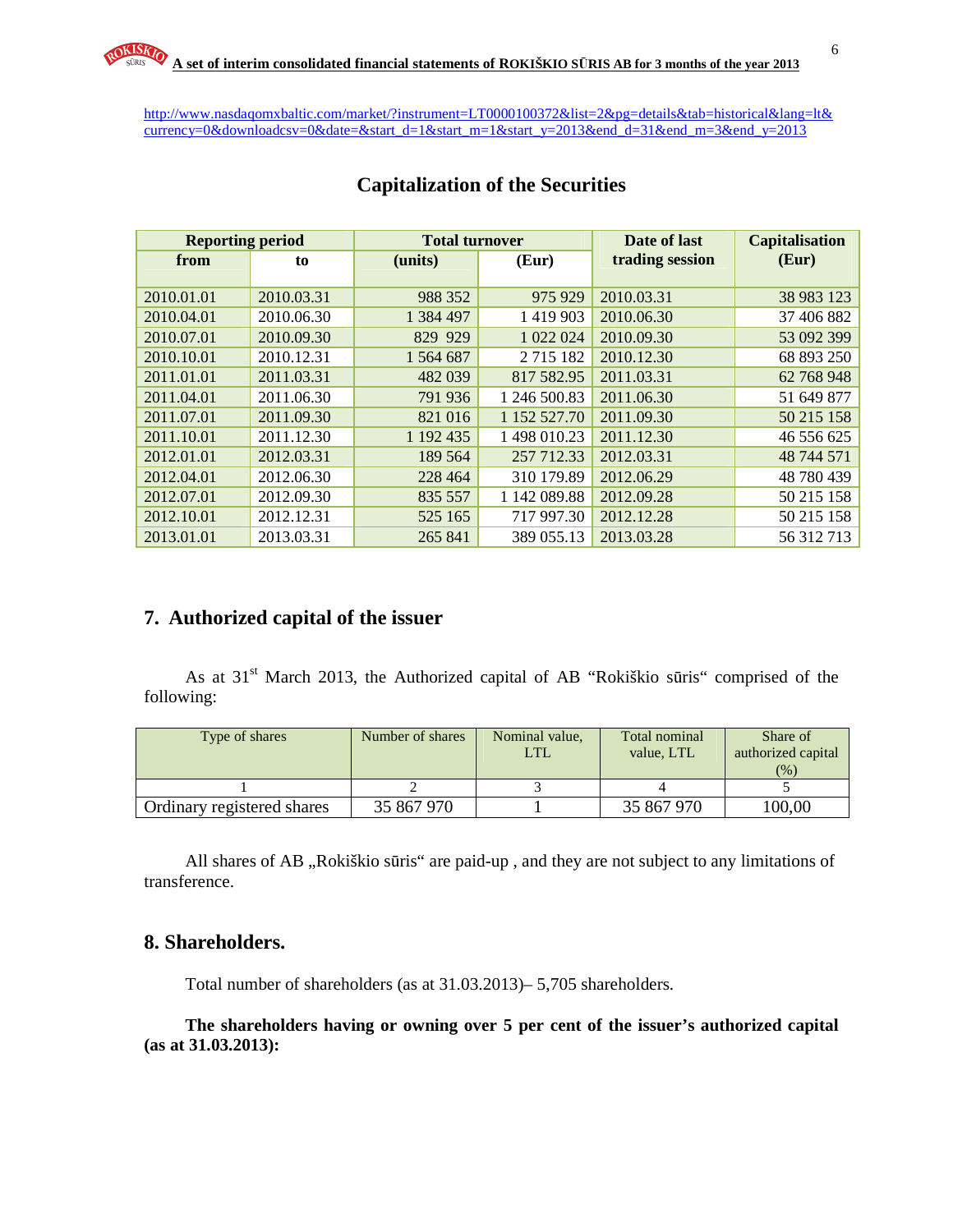

| Name, surname<br>Name of company                                                         | <b>Address</b>                                         |                     | <b>Proprietary rights</b> | <b>With associated</b><br>persons |                    |                            |
|------------------------------------------------------------------------------------------|--------------------------------------------------------|---------------------|---------------------------|-----------------------------------|--------------------|----------------------------|
|                                                                                          |                                                        | Number of<br>shares | Capital<br>share %        | <b>Votes</b><br>$\frac{0}{0}$     | Capital<br>share % | <b>Number</b><br>of shares |
| <b>UAB</b> "Pieno pramonės<br>investicijų valdymas"<br><b>Company code</b><br>173748857  | Pramonės g. 3,<br><b>Rokiškis</b><br>Lietuva           | 14 022 173          | 39.09                     | 39.99                             | 68.70              | 70.27                      |
| <b>Antanas Trumpa</b>                                                                    | Sodų 41a, Rokiškis<br>Lietuva                          | 8 240 053           | 22.97                     | 23.50                             | 68.70              | 70.27                      |
| Skandinaviska Enskilda<br><b>Banken AB clients</b><br><b>Company code</b><br>502032-9081 | 2,<br>Sergels<br>Torg<br>Stockholm.<br>10640<br>Sweden | 2 077 884           | 5.79                      | 5.93                              |                    |                            |
| <b>Swedbank clients</b><br>Company code 10060701                                         | Liivalaia 8,<br>Tallinn<br>Estonia                     | 2 540 273           | 7.08                      | 7.24                              |                    |                            |
| AB "Rokiškio sūris"<br><b>Company code</b><br>173057512                                  | Pramonės g.3,<br>Rokiškis<br>Lietuva                   | 802 094             | 2.24                      |                                   |                    |                            |

# **9. Shareholders' rights**

#### **Shareholders have the following non-economic rights**:

- 1) to attend the general meetings of shareholders;
- 2) to make advance inquiries addressed to the company in regards with the items on the agenda of general meeting of shareholders;
- 3) based on the rights provided with the shares to vote on the general meetings of shareholders;
- 4) according with Part 1 of Article 18 of the Law on the Joint Stock Companies to obtain information on the company's operations;
- 5) to address the court requesting to bring an action of damages against the company if the damage was caused by noncompliance or inadequate compliance with duties of the company manager and board of directors as stated by the Law on Joint Stock Companies of the Republic of Lithuania or other laws, as well as the Articles of Association and or in any other cases as stated by the Lithuanian Laws;
- 6) other non-economic rights established by the Lithuanian Laws.

#### **Shareholders have the following property rights**:

- 1) to receive a certain portion of the Company's profit (dividend);
- 2) to receive a certain portion of the company's funds when its authorized capital is decreased in order to pay out the fund to shareholders;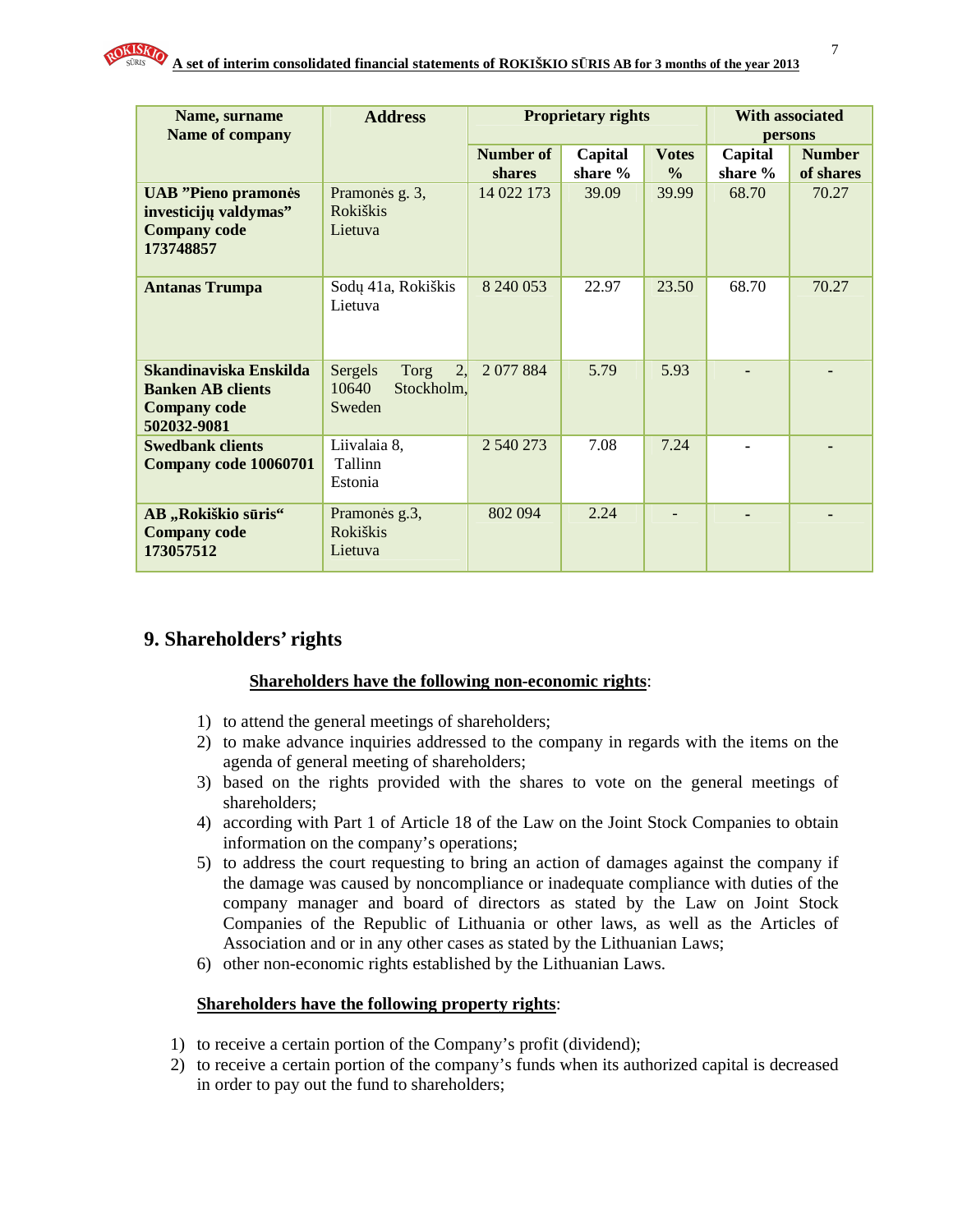- 3) to receive shares without payment if the authorised capital is increased from the funds of the Company;
- 4) to have priority in acquiring the newly issued shares or convertible bonds of the Company unless the General Meeting of the Shareholders resolves to waive such right complying with the applicable Law;
- 5) to lend to the Company as determined by the Laws of the Republic of Lithuania, the company however cannot mortgage its assets when borrowing from shareholders. When the company borrows from shareholders the interest cannot exceed the average interest rate of the local commercial banks on the day of contracting. In this case the company and shareholders must not agree regarding the higher rate of interest;
- 6) to receive a portion of assets of the Company in liquidation;
- 7) other property rights established by the Lithuanian Laws.

The rights identified by points 1, 2, 3 and 4 are provided to the persons who were the company's shareholders at the end of the tenth working day after the corresponding general meeting of shareholders.

## **10. Information on purchase of issuer's own shares**

During the public quotation from  $2011.09.07$  to  $2011.09.20$  AB  $\alpha$ , Rokiškio sūris" acquired 788,804 own shares which made 2.20 % of the company's authorized capital, and during the period from 2011.12.01 to 2012.12.14 it was acquired 13,290 own shares which made 0.04 % of the company's authorized capital.

As at the end of the reporting period  $(30<sup>th</sup>$  September 2012), AB "Rokiškio sūris" has in treasure 802,094 ordinary registered shares and it makes 2.24 % of the company's authorized capital.

Treasury shares have no voting right.

#### **11. Operations of the issuer**

AB "Rokiškio sūris" is one of the largest and most modern dairy production companies in Lithuania. The main activity of the company is production and sales of fermented cheese, fresh dairy products, butter, milk powders, whey and other milk products.

The Group's production is developed in the towns of Rokiškis (AB "Rokiškio sūris"), Utena (UAB "Rokiškio pienas") and Ukmerge (UAB "Rokiškio pienas" subsidiary "Ukmergės pieninė").

Specialization of Rokiskis production plant – fermented cheese, lactose and whey products.

Specialization of Utena production plant – fresh dairy products for the local market, whey protein concentrate, milk powder and butter production.

Specialization of Ukmerge production plant – curd and curd cheese production.

Cheese production in Rokiskis includes fresh, semi hard and hard cheeses. The group of fresh cheeses consists of ,,Cagliata" (various fat content and weight), and ,,Mozzarella". The group of semi hard cheeses consists of the cheeses such as Rokiškio sūris (various fat content and weight)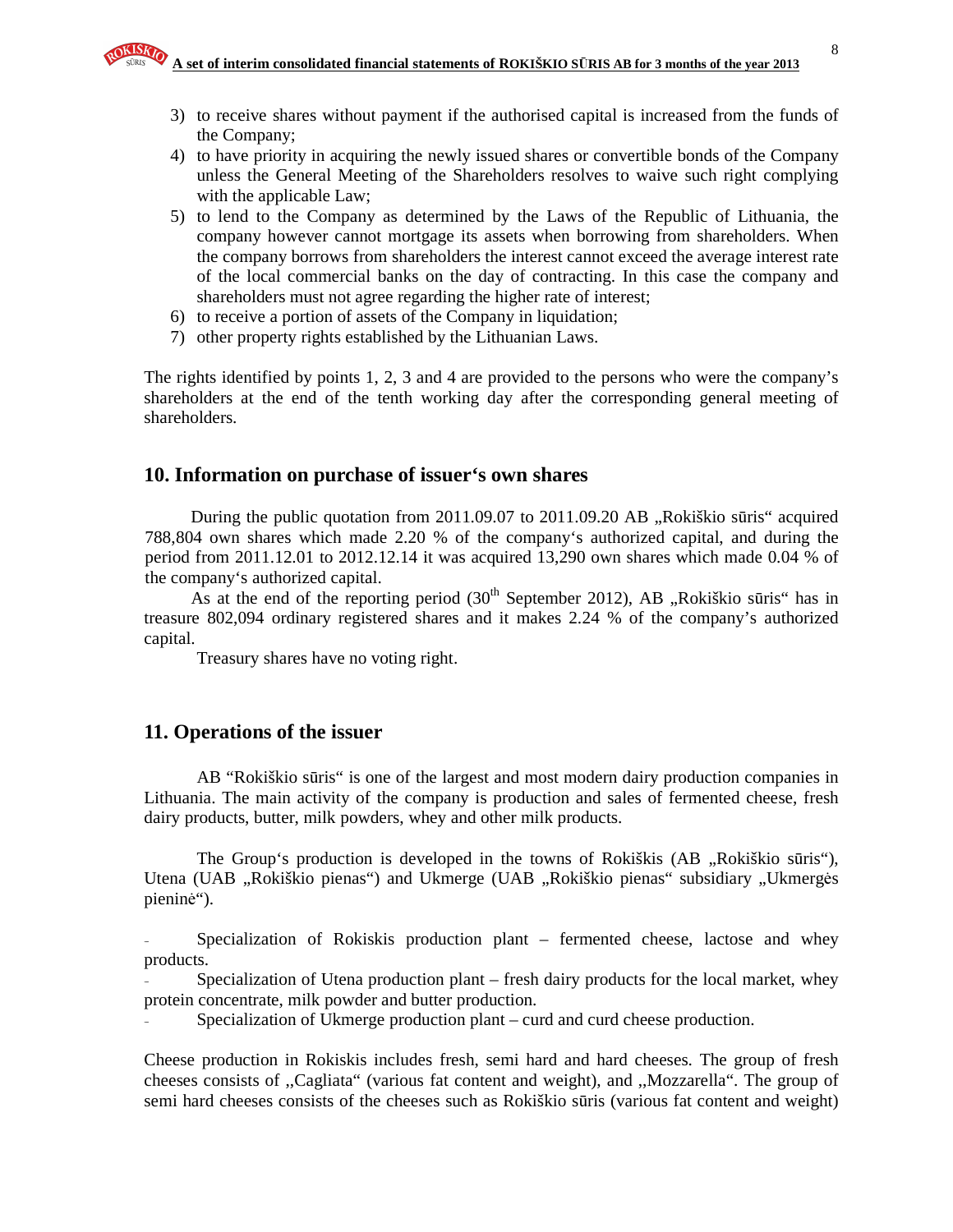,Saulės sūris, Lietuviškas, "Gouda", Edamo cheese, Cheese "Visiems", "Naminis", "Žaloji karvutė" etc. the group of hard cheese consists of Kietasis sūris (various fat and moisture content and weight), cheese "Gojus", and "Montecampo".

Aside the main production of fermented cheeses, Rokiskis also produces fluid WPC (whey protein concentrate), which is used for the production of WPC powders, milk sugar (lactose), processed cheese, smoked cheese.

### **12. Management bodies of the issuer**

In accordance with the Articles of Association of AB "Rokiškio sūris", the managing bodies of the company are as follows: General shareholders' meeting, the Board of Directors and the Chief Executive Officer.

The competence and procedure of announcement applied to the general shareholders' meeting complies with the competence and procedure of announcement applied to the general shareholders' meeting established by the Law on Joint Stock Companies.

The Board of Directors is a collegial management body comprised of 5 (five) members. The Board members are elected and recalled by the general shareholders' meeting pursuing the procedure set by the Law on Joint Stock Companies.

The Chief Executive Officer is a one-man management body who organizes everyday activities of the company, discusses and solves the company's long term strategic objectives as well as issues of business plans. Within relationship between the company and other persons, the Chief Executive Officer acts determinatively on behalf of the company.

#### **Members of the Board of Directors**:

**Dalius Trumpa** – Board Chairman (elected on  $17<sup>th</sup>$  July 2012). Owns 1,002,697 ordinary registered shares. i.e. 2.80% of the Authorized capital and 2.86% of votes of AB "Rokiškio sūris". Education – university degree. Works for the company since 1991. As from 2002 in the capacity of production director. As from 2007 appointed a deputy director.

Also the director of UAB Rokiskio pienas from 2007.

As from 29<sup>th</sup> April 2013 a director of UAB "Rokiškio pieno gamyba".

Participation in the activities of other companies:

Shareholder of UAB" Pieno pramonės investicijų valdymas", having 3,91 % of the company's shares and votes;

Chief executive officer of UAB "Rokiškio pienas", having no shares;

Director of Rokiskio suris AB subsidiary Rokiskio pieno gamyba UAB, having no shares;

Director of UAB "Rokvalda", having 100% of shares and votes;

Antanas Kavaliauskas - Deputy Chairman (elected on 17<sup>th</sup> July 2012), the Chief Financial Officer of AB "Rokiškio sūris", having no ownership of AB "Rokiškio sūris".

Works for the company since 2002 in the capacity of finance director. Education – university degree. In 1997, obtained a master degree of finance management in Kaunas technology university. As from 2002, a certified member of international accountants association ACCA. Participation in the activities of other companies: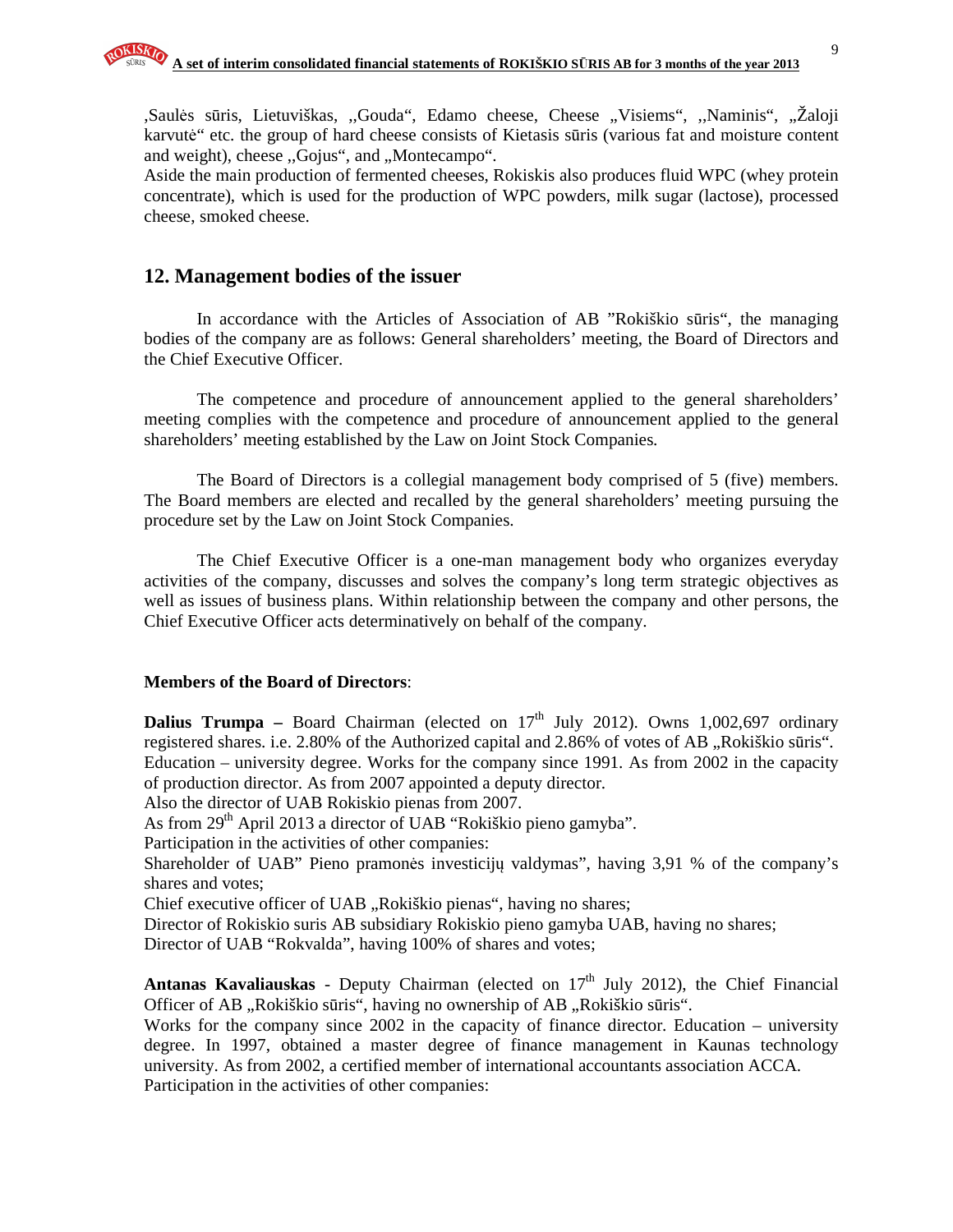Shareholder of UAB "Pieno pramonės investicijų valdymas" owning 3,91% of shares of UAB" Pieno pramonės investicijų valdymas".

Board Chairman of Latvian company SIA Jekabpils piena kombinats, having no shares; Director of Lithuanian dairy association "Pieno centras", having no shares.

**Ramūnas Vanagas -** Board member (elected on 17<sup>th</sup> July 2012), Development Director of AB ",Rokiškio sūris", having no ownership of shares of AB "Rokiškio sūris".

Education – university degree. Works for the company since 2005 in the capacity of business development director.

Participation in the activities of other companies:

No participation in other companies' activities.

**Darius Norkus - Board member, (elected on 17<sup>th</sup> July 2012), Sales and Marketing director of AB** "Rokiškio sūris", having no shares of the company.

Education – university degree. Works for the company since 2001 in the capacity of the sales and marketing director.

Participation in the activities of other companies:

Shareholder of UAB "Pieno pramonės investicijų valdymas", having 3,91 % of the company's shares and votes;

Term of election of the Board of Directors is 4 years. The cadence ends on  $17<sup>th</sup>$  July 2016.

#### **Manager of the Company:**

The Chief Executive Officer is a one-man management body who organizes everyday activities of the company. Within relationship between the company and other persons, the Chief Executive Officer acts determinatively on behalf of the company.

#### **Information on the company's manager (director):**

#### **The CEO of the Company:**

Antanas Trumpa owning 8,240,053 ordinary registered shares of AB "Rokiškio sūris", i.e. 22.97% of the authorized capital of AB "Rokiškio sūris" and 23.50% of votes.

Education – university degree. Works for the company as from 1966. In 1979, prepared a dissertation "Organizing the work of vacuum aparatus" in Kaunas Politechnical Institute, consequently on 12th October 1994 was granted a doctor degree by Lithuanian Science Council. Participation in the activities of other companies:

Shareholder of UAB "Pieno pramonės investicijų valdymas" with 6,758, i.e. 67.04% of the shares and votes of UAB" Pieno pramonės investicijų valdymas".

#### **Information on the company's finance director:**

#### **Chief Financial Officer Antanas Kavaliauskas**

For more information about the Chief Financial Officer see point 12 as per information about the management bodies.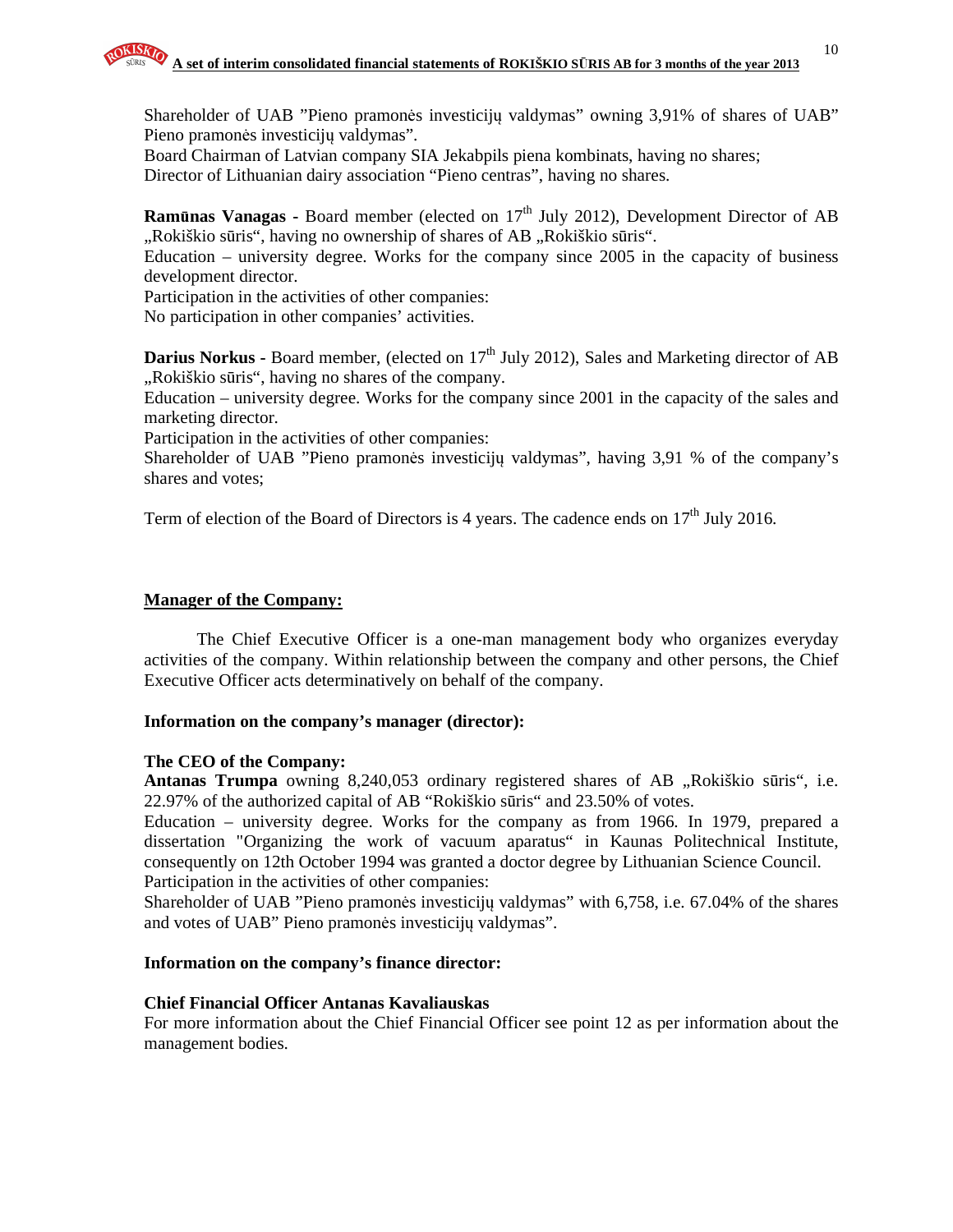#### **AB "ROKIŠKIO S**Ū**RIS" CONSOLIDATED AND PARENT COMPANY'S FINANCIAL STATEMENTS as at 31st March 2013**

Company code 173057512, address: Pramonės g. 3, LT-42150 Rokiškis, Lithuania

(All tabular amounts are in LTL '000 unless otherwise stated)

# **13. Consolidated Balance sheet**

|                                     | March 31, 2013 |         | December 31, 2012 |         | March 31, 2012 |         |
|-------------------------------------|----------------|---------|-------------------|---------|----------------|---------|
|                                     |                |         |                   |         |                |         |
| <b>PROPERTY</b>                     |                |         |                   |         |                |         |
| Property, plant and equipment       | 143 292        |         | 145 799           |         | 165 781        |         |
| Intangible assets (with prestige)   | 1 1 5 6        |         | 1 1 2 2           |         | 1 273          |         |
| Other receivables in a year         | 42 135         |         | 37 7 26           |         | 15 780         |         |
|                                     |                | 186 583 |                   | 184 647 |                | 182 834 |
| <b>Current assets</b>               |                |         |                   |         |                |         |
| Inventories                         | 104 642        |         | 94 871            |         | 97 327         |         |
| Receivables and advance payments    | 140 864        |         | 126 746           |         | 101 400        |         |
| Loans granted                       | 39 0 25        |         | 43 057            |         | 56 494         |         |
| Cash and cash equivalents           | 3 3 2 3        |         | 6 0 29            |         | 4 6 33         |         |
|                                     |                | 287 854 |                   | 270 703 |                | 259 854 |
| <b>Total assets</b>                 |                | 474 437 |                   | 455 350 |                | 442 688 |
|                                     |                |         |                   |         |                |         |
| <b>EQUITY AND LIABILITIES</b>       |                |         |                   |         |                |         |
| Attributable to owners of the       |                |         |                   |         |                |         |
| Company                             |                |         |                   |         |                |         |
| Share capital                       | 35 868         |         | 35 868            |         | 35 868         |         |
| Share premium                       | 41 473         |         | 41 473            |         | 41 473         |         |
| Reserve for acquisition of treasury | 40 287         |         | 40 287            |         | 40 287         |         |
| shares                              |                |         |                   |         |                |         |
| Treasury shares                     | (3868)         |         | (3868)            |         | (3868)         |         |
| Other reserves                      | 69735          |         | 71 201            |         | 80 159         |         |
| Retained earnings                   | 132 898        |         | 130 176           |         | 94 302         |         |
|                                     |                | 316 393 |                   | 315 137 |                | 288 221 |
| <b>Non-current liabilities</b>      |                |         |                   |         |                |         |
| <b>Borrowings</b>                   | 1733           |         | 1 2 6 5           |         |                |         |
| Deferred income tax liability       | 10783          |         | 11414             |         | 12 254         |         |
| Deferred income                     | 3 4 8 1        |         | 3845              |         | 4 683          |         |
|                                     |                | 15 9 97 |                   | 16 5 24 |                | 16937   |
| <b>Current liabilities</b>          |                |         |                   |         |                |         |
| Trade and other payables            | 63856          |         | 59 245            |         | 60 935         |         |
| Income tax liabilities              | 7781           |         | 6 9 6 4           |         | 7767           |         |
| Deferred income                     | 2 1 6 1        |         | 2 3 8 7           |         | 3 691          |         |
| Provisions                          |                |         |                   |         | 824            |         |
| <b>Borrowings</b>                   | 68 249         |         | 55 093            |         | 64 313         |         |
|                                     |                | 142 047 |                   | 123 689 |                | 137 530 |
| <b>Total equity and liabilities</b> |                | 474 437 |                   | 455 350 |                | 442 688 |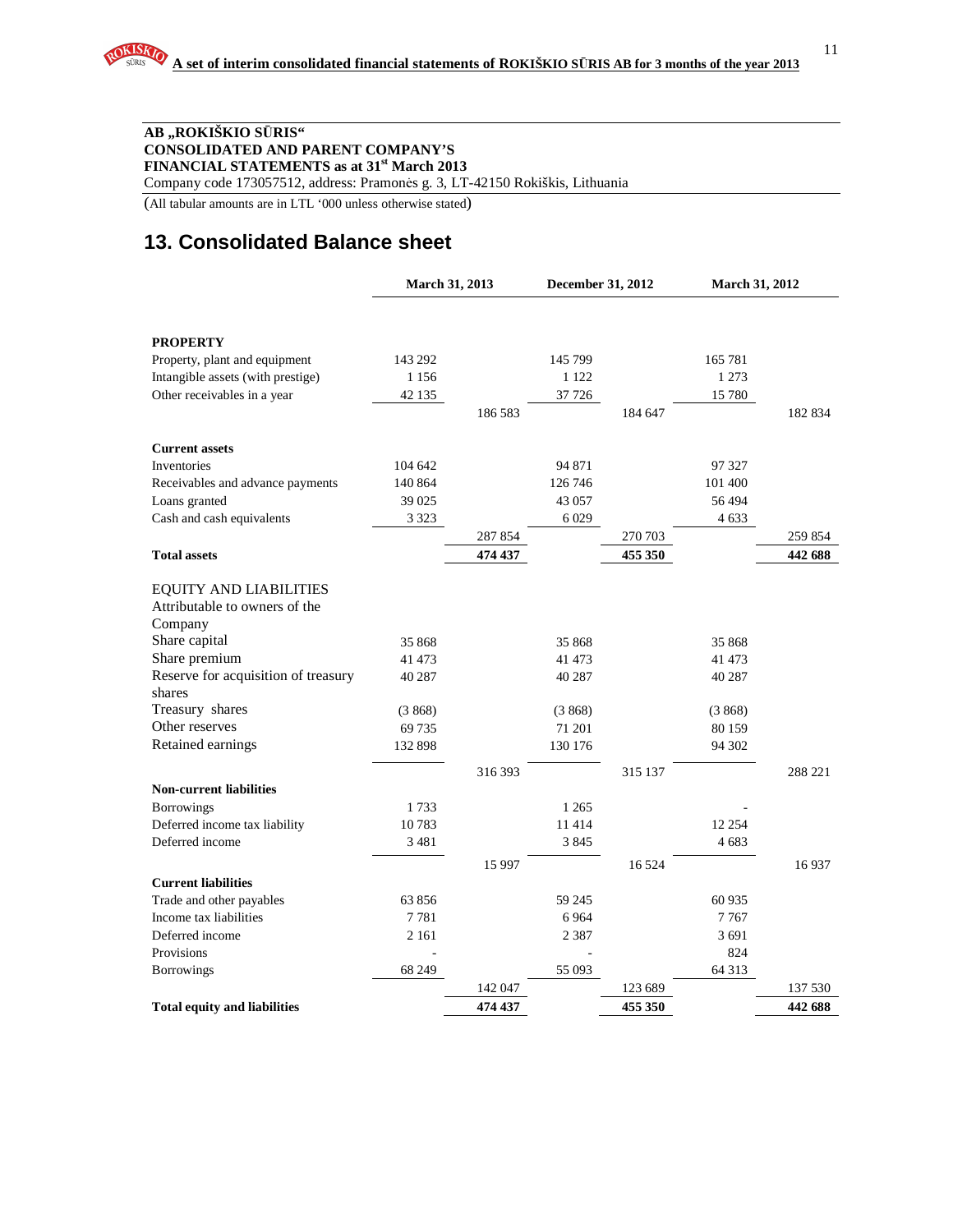#### **AB "ROKIŠKIO S**Ū**RIS" CONSOLIDATED AND PARENT COMPANY'S FINANCIAL STATEMENTS as at 31st March 2013**  Company code 173057512, address: Pramonės g. 3, LT-42150 Rokiškis, Lithuania

(All tabular amounts are in LTL '000 unless otherwise stated)

# **14. Consolidated Statement of comprehensive income**

|                                         | <b>January-March</b> | January-March |
|-----------------------------------------|----------------------|---------------|
|                                         | 2013                 | 2012          |
| Sales                                   | 189 927              | 164 241       |
| Cost of sales                           | (173308)             | (152 344)     |
| Gross profit                            | 16 619               | 11 897        |
| Selling and marketing expenses          | (14749)              | (12653)       |
| <b>Operating profit (loss)</b>          | 1870                 | (756)         |
| Finance costs                           | (202)                | (385)         |
| Profit before tax                       | 1668                 | (1141)        |
| Income tax (accumulation)               | (412)                |               |
| <b>Operating activity income (loss)</b> | 1 2 5 6              | (1141)        |
| Net profit (loss)                       | 1 2 5 6              | (1141)        |
| Other comprehensive income              |                      |               |
| Total comprehensive income for the year | 1 2 5 6              | (1141)        |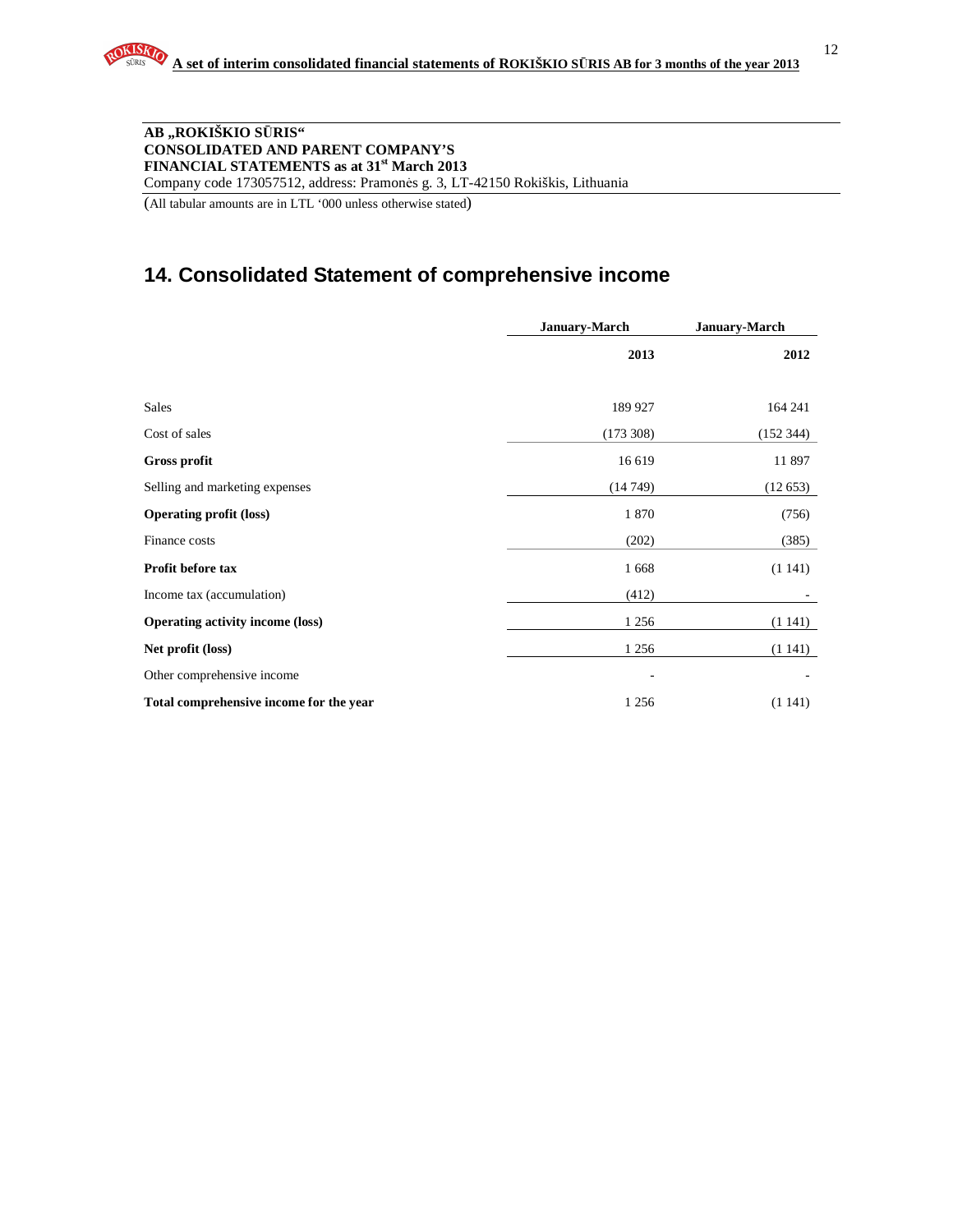#### **AB "ROKIŠKIO S**Ū**RIS" CONSOLIDATED AND PARENT COMPANY'S FINANCIAL STATEMENTS as at 31st March 2013**

Company code 173057512, address: Pramonės g. 3, LT-42150 Rokiškis, Lithuania

(All tabular amounts are in LTL '000 unless otherwise stated)

# **15. Consolidated cash flow statement**

| Corrections:<br>depreciation<br>depreciation (negative prestige not included)<br>written off long-term tangible assets<br>loss in long-term tangible asset sales<br>interest expenses<br>interest income | January-March |          |  |  |  |
|----------------------------------------------------------------------------------------------------------------------------------------------------------------------------------------------------------|---------------|----------|--|--|--|
| <b>Operating activities</b>                                                                                                                                                                              | 2013          | 2012     |  |  |  |
| Profit before tax and minority interest                                                                                                                                                                  | 1668          | (1141)   |  |  |  |
|                                                                                                                                                                                                          |               |          |  |  |  |
|                                                                                                                                                                                                          | 8 5 6 8       | 5738     |  |  |  |
|                                                                                                                                                                                                          | 85            | 86       |  |  |  |
| L.                                                                                                                                                                                                       | 112           | 26       |  |  |  |
|                                                                                                                                                                                                          | 5             | 14       |  |  |  |
| -                                                                                                                                                                                                        | 152           | 318      |  |  |  |
| L.                                                                                                                                                                                                       | (544)         | (433)    |  |  |  |
| net unrealized currency exchange profit<br>$\overline{\phantom{0}}$                                                                                                                                      | (211)         | (93)     |  |  |  |
| depreciation of long-term tangible asset support<br>$\overline{\phantom{0}}$                                                                                                                             | (590)         | (736)    |  |  |  |
| Circulating capital changes:                                                                                                                                                                             |               |          |  |  |  |
| - inventories                                                                                                                                                                                            | (7315)        | (2359)   |  |  |  |
| - payables                                                                                                                                                                                               | 631           | 2 3 6 7  |  |  |  |
| - receivables and advance payments                                                                                                                                                                       | (9639)        | 2611     |  |  |  |
| Cash flows generated from operating activities                                                                                                                                                           | (7078)        | 6398     |  |  |  |
| Interest paid                                                                                                                                                                                            | (152)         | (318)    |  |  |  |
| Net cash flows from investing activities                                                                                                                                                                 | (7230)        | 6 0 8 0  |  |  |  |
| <b>Investing activities</b>                                                                                                                                                                              |               |          |  |  |  |
| Purchase of long-term tangible assets                                                                                                                                                                    | (4916)        | (1763)   |  |  |  |
| Purchase of intangible assets                                                                                                                                                                            | (2)           |          |  |  |  |
| Loans granted to farmers and employees                                                                                                                                                                   | (5192)        | (605)    |  |  |  |
| Proceeds from long-term tangible asset sales                                                                                                                                                             | 54            | 29       |  |  |  |
| Other loans                                                                                                                                                                                              | (11724)       | (6643)   |  |  |  |
| Repayments of loans granted to farmers and employees                                                                                                                                                     | 1 5 9 7       | 2997     |  |  |  |
| Interest received                                                                                                                                                                                        | 544           | 433      |  |  |  |
| Repayments of other loans                                                                                                                                                                                | 10 9 86       | 924      |  |  |  |
| Subsidies for long-term tangible assets                                                                                                                                                                  |               |          |  |  |  |
| Net cash flows from investing activities                                                                                                                                                                 | (8653)        | (4628)   |  |  |  |
| <b>Financing activities</b>                                                                                                                                                                              |               |          |  |  |  |
| Acquisition of treasury shares                                                                                                                                                                           |               | (4)      |  |  |  |
| Loans granted                                                                                                                                                                                            | 207 300       | 100 051  |  |  |  |
| Loan repayments received                                                                                                                                                                                 | (194123)      | (109896) |  |  |  |
| Dividends paid                                                                                                                                                                                           |               |          |  |  |  |
| Net cash flows from financing activities                                                                                                                                                                 | 13 177        | (9849)   |  |  |  |
| Net increase in cash and cash equivalents                                                                                                                                                                | (2706)        | (8397)   |  |  |  |
| Cash and cash equivalents at the beginning of the period                                                                                                                                                 | 6 0 29        | (1538)   |  |  |  |
| Cash and cash equivalents at the end of the period                                                                                                                                                       | 3 3 2 3       | (9935)   |  |  |  |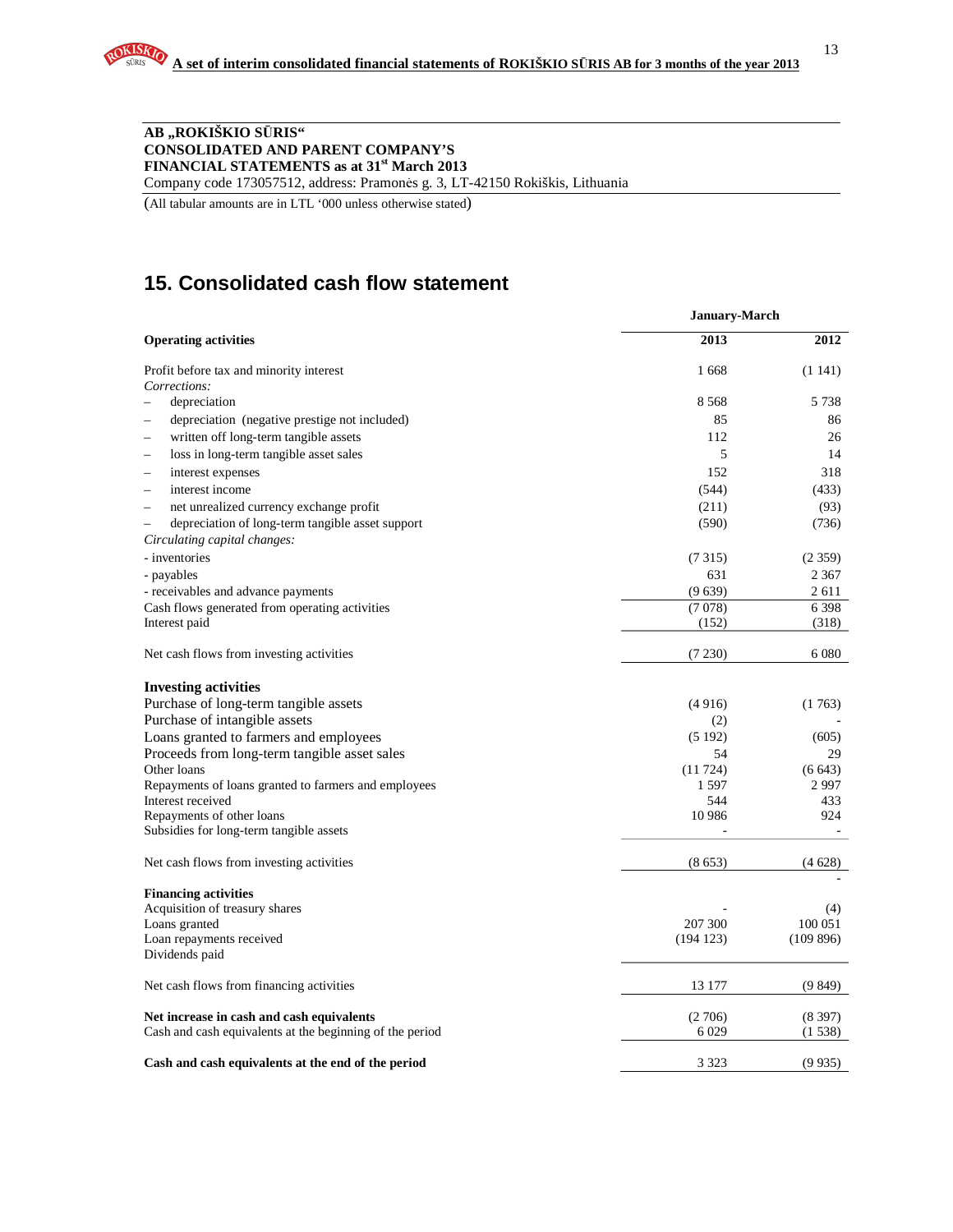#### **AB "ROKIŠKIO S**Ū**RIS" CONSOLIDATED AND PARENT COMPANY'S FINANCIAL STATEMENTS as at 31st March 2013**

Company code 173057512, address: Pramonės g. 3, LT-42150 Rokiškis, Lithuania

(All tabular amounts are in LTL '000 unless otherwise stated)

# **16. Consolidated Own Capital Change Statement**

|                                                                                               | <b>Share</b><br>capital | <b>Share</b><br>premium | <b>Reserve</b><br>for<br>acquisition<br>of treasury<br>shares | <b>Treasury</b><br>shares | <b>Other</b><br>reserves | <b>Retained</b><br>earnings | <b>Total</b> | <b>Minority</b><br>share |
|-----------------------------------------------------------------------------------------------|-------------------------|-------------------------|---------------------------------------------------------------|---------------------------|--------------------------|-----------------------------|--------------|--------------------------|
| <b>Balance at December</b><br>$31^{st}$ 2011                                                  | 35 868                  | 41 473                  | 40 287                                                        | (3868)                    | 82 598                   | 93 004                      | 289 362      | 289 362                  |
| Profit (loss) of the year                                                                     |                         |                         |                                                               |                           |                          | (1141)                      | (1141)       | (1141)                   |
| Transfer to retained<br>earnings (transfer of<br>depreciation, net of<br>deferred income tax) |                         |                         |                                                               |                           | (2439)                   | 2439                        |              |                          |
| Balance at March 31st<br>2012                                                                 | 35 868                  | 41 473                  | 40 287                                                        | (3868)                    | 80 159                   | 94 302                      | 288 221      | 288 221                  |
| <b>Transactions with owners</b>                                                               |                         |                         |                                                               |                           |                          |                             |              |                          |
| Dividends relating to 2011                                                                    |                         |                         |                                                               |                           |                          | (3563)                      | (3563)       | (3.563)                  |
| <b>Transactions with owners</b><br>during 2012, total                                         |                         |                         |                                                               |                           |                          | (3563)                      | (3563)       | (3563)                   |
| Comprehensive<br>income                                                                       |                         |                         |                                                               |                           |                          |                             |              |                          |
| Profit (loss) of the year                                                                     |                         |                         |                                                               |                           |                          | 30479                       | 30 4 79      | 30 4 79                  |
| Transfer to retained<br>earnings (transfer of<br>depreciation, net of<br>deferred income tax) |                         |                         |                                                               |                           | (8958)                   | 8958                        |              |                          |
| <b>Balance at December</b><br>$31^{\rm st}$ 2012                                              | 35 868                  | 41 473                  | 40 287                                                        | (3868)                    | 71 201                   | 130 176                     | 315 137      | 315 137                  |
| Comprehensive<br>income                                                                       |                         |                         |                                                               |                           |                          |                             |              |                          |
| Profit (loss) of the year                                                                     |                         |                         |                                                               |                           |                          | 1 2 5 6                     | 1 2 5 6      | 1 2 5 6                  |
| Allocation to reserves                                                                        |                         |                         |                                                               |                           | 2 1 0 8                  | (2108)                      |              |                          |
| Transfer to retained<br>earnings (transfer of<br>depreciation, net of<br>deferred income tax) |                         |                         |                                                               |                           | (3574)                   | 3 5 7 4                     |              |                          |
| Balance at March 31st<br>2013                                                                 | 35 868                  | 41 473                  | 40 287                                                        | (3868)                    | 69 735                   | 132 898                     | 316 393      | 316 393                  |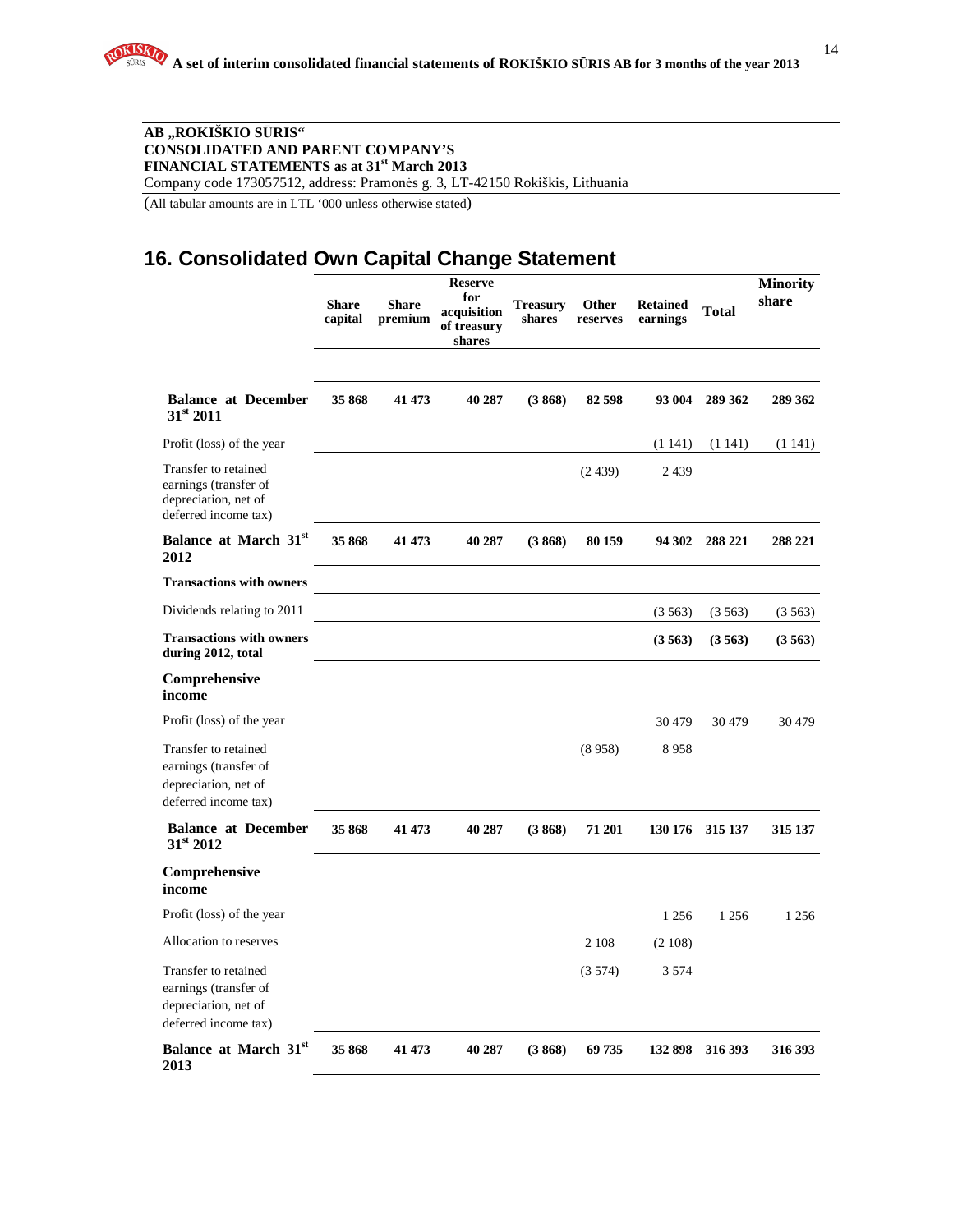**AB "ROKIŠKIO S**Ū**RIS" CONSOLIDATED AND PARENT COMPANY'S FINANCIAL STATEMENTS as at 31st March 2013**  Company code 173057512, address: Pramonės g. 3, LT-42150 Rokiškis, Lithuania

(All tabular amounts are in LTL '000 unless otherwise stated)

# **17. Commentary on the Report**

### **1. General information**

The joint stock company "Rokiškio sūris" (hereinafter – the company) is a public listed company incorporated in Rokiskis.

The shares of Rokiškio Sūris AB are traded on the Baltic Main List of the NASDAQ OMX Vilnius (symbol – RSU1L).

The Consolidated Group (hereinafter – the Group) consists of the Company, its two branches, four subsidiaries and one joint venture. (2012: two branches, four subsidiaries and one joint venture). The branches and subsidiaries that comprise consolidated Group are indicated below:

|                 | <b>Operating as at</b><br>31 March |      |  |  |
|-----------------|------------------------------------|------|--|--|
| <b>Branches</b> | 2013                               | 2012 |  |  |
| Utenos Pienas   | Yes                                | Yes  |  |  |
| Ukmergės        | Yes                                | Yes  |  |  |
| Pieninė         |                                    |      |  |  |

|                      | <b>Operating as at</b><br>31 March |            |                                    |        | Group's share<br>$(\frac{6}{6})$ as at 31<br><b>March</b> |  |  |
|----------------------|------------------------------------|------------|------------------------------------|--------|-----------------------------------------------------------|--|--|
| <b>Branches</b>      | 2013                               | 2012       | <b>Subsidiaries</b>                | 2013   | 2012                                                      |  |  |
| <b>Utenos Pienas</b> | <b>Yes</b>                         | <b>Yes</b> | UAB "Rokiškio pienas"              | 100,00 | 100,00                                                    |  |  |
| Ukmergės<br>Pieninė  | <b>Yes</b>                         | <b>Yes</b> | KB "Žalmargė"                      | 100,00 | 100,00                                                    |  |  |
|                      |                                    |            | SIA "Jekabpils Piena<br>Kombinats" | 100,00 | 100,00                                                    |  |  |
|                      |                                    |            | SIA "Kaunata"*                     | 60,00  | 60,00                                                     |  |  |

| <b>Joint venture</b> |       |       |
|----------------------|-------|-------|
| UAB, Pieno upės"     | 50,00 | 50,00 |

\* These subsidiaries were not consolidated due to their insignificance.

All above subsidiaries, the joint venture and branches are incorporated in Lithuania, except for SIA "Jekabpils Piena Kombinats" and SIA "Kaunata" which are incorporated in Latvia.

The Group's main line of business is the production of fermented cheese and a wide range of other dairy products.

As of 31 March 2013, the average number of the Group's employees was equal to 1,571 (compared to  $1,489$  employees as at  $31<sup>st</sup>$  March 2012).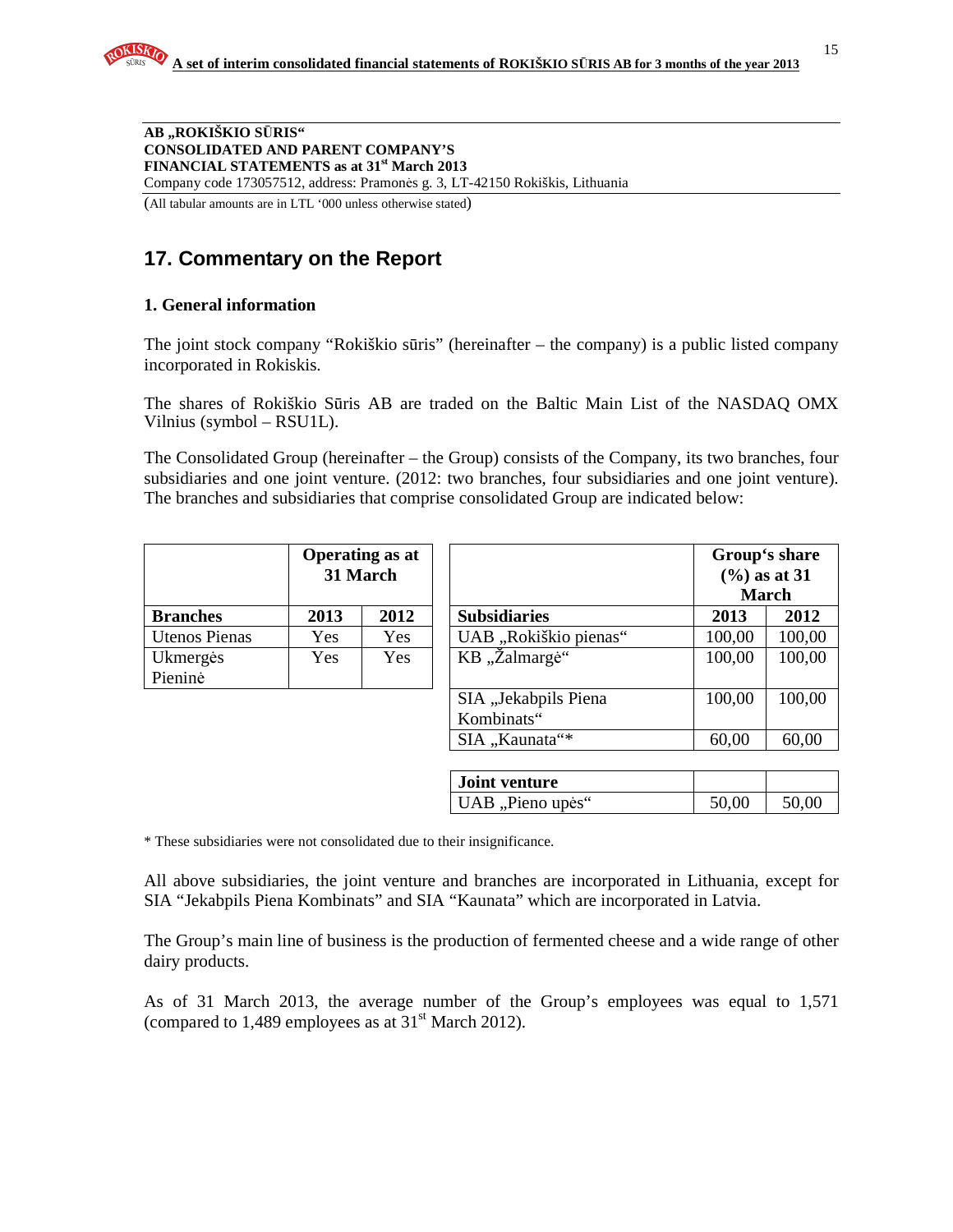## **2. Accounting Principles**

These consolidated financial statements have been prepared according to International Financial Reporting Standards (IFRS) as adopted by the European Union.

The consolidated financial statements have been prepared under the historical cost convention. The principal accounting policies applied in the preparation of these consolidated and parent company's financial statements are set out below. These policies have been consistently applied to all the years present, unless otherwise stated.

The preparation of consolidated and parent company's financial statements in conformity with IFRS requires the use of estimates and assumptions that affect the reported amounts of assets and liabilities and disclosure of contingent assets and liabilities at the date of the financial statements and the reported amounts of revenues and expenses during the reporting period.

Subsidiaries are the entities over which the Group has the power to govern the financial and operating policies generally accompanying a shareholding of more than one half of the voting rights. Subsidiaries are fully consolidated from the date on which control is transferred to the Group. They are de-consolidated from the date that control ceases.

Transactions among the Group's enterprises, residual values and retained transaction earnings between the Group's enterprises are eliminated. Unrealised loss is eliminated too; however, it is considered to be the sign of transfer asset value decrease. The accounting principles of daughter enterprises were changed where necessary in order to ensure their consistency with the accounting principles applied by the Group.

The Group applies a policy of treating transactions with minority interests as transactions with parties external to the Group. Disposals to minority interests result in gains and losses for the Group that are recorded in the statement of comprehensive income.

The group's interests in jointly controlled entities are accounted for by proportionate consolidation. The group combines its share of the joint ventures' individual income and expenses, assets and liabilities and cash flows on a line-by-line basis with similar items in the group's financial statements. The group recognises the portion of gains or losses on the sale of assets by the group to the joint venture that is attributable to the other venturers. The group does not recognise its share of profits or losses from the joint venture that result from the group's purchase of assets from the joint venture until it resells the assets to an independent party. However, a loss on the transaction is recognised immediately if the loss provides evidence of a reduction in the net realisable value of current assets, or an impairment loss.

Items included in the financial statements of the Company and each of the Group's entities are measured using the currency of the primary economic environment in which the entity operates (hereinafter "the functional currency"). The financial statements are presented in Litas (LTL), which is the Company's (and each of the Group entity's) functional and presentation currency.

The value of long-term tangible assets is valued at historical cost less accumulated depreciation. Subsequent costs are included into the asset's carrying amount or recognized as separate assets, as appropriate, only when it is likely that in future the Group will receive economic benefits associated with the item and the cost of the item will be measured accordingly. All other repairs and maintenance expenses are charged to the income statement during the financial period in which they have been incurred.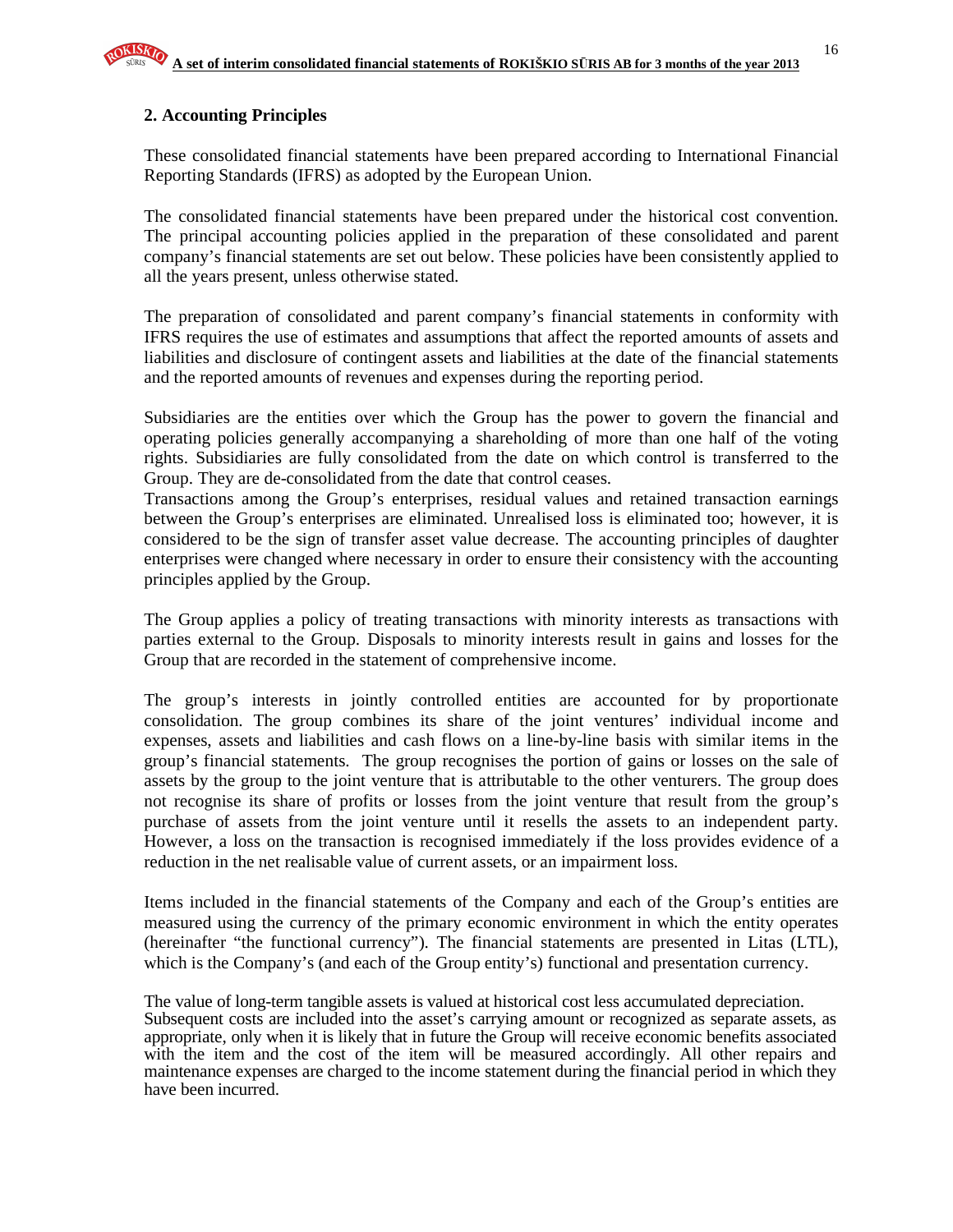Depreciation on property, plant and equipment is calculated using the straight-line method to allocate their cost to their residual values over their estimated useful lives, as follows:

| <b>Buildings</b>                                     | $15 - 55$ years |
|------------------------------------------------------|-----------------|
| Plant & machinery                                    | $5 - 29$ years  |
| Motor vehicles                                       | $4 - 10$ years  |
| Equipment and other property, plant and 3 - 20 years |                 |
| equipment                                            |                 |

The asset residual values and useful lives are reviewed, and adjusted, if appropriate, at each balance sheet date.

The Group's software which is expected to bring the Group material benefit in future, is valued at cost price less accumulated depreciation. Depreciation is calculated using the straight-line method for the estimated useful life from 1 to 5 years.

Loans and receivables are non-derivative financial assets with fixed or determinable payments that are not quoted in an active market. They are included in current assets, except for maturities greater than 12 months after the balance sheet date. These are classified as non-current assets. Loans and receivables are classified as 'trade and other receivables' in the balance sheet.

Inventories are subsequently carried at the lower of cost and net realisable value. Cost is determined by the first-in, first-out (FIFO) method. The cost of finished goods and work in progress comprises raw materials, direct labour, other direct costs and related indirect production overheads, but excludes borrowing costs. Net realisable value is the estimated selling price in the ordinary course of business, less the costs of completion and selling expenses.

Loans granted and amounts receivables are recognised initially at fair value and subsequently measured at amortised cost using the effective interest method, less the amount of impairment loss. A provision for impairment of amounts receivables is established when there is objective evidence that the Group will not be able to collect all amounts due according to the original terms of receivables. The impairment amount is the difference between the asset's carrying amount and the present value of estimated future cash flows, discounted at the original effective interest rate. The amount of the provision is recognised in the statement of comprehensive income within 'general and administrative expenses'. Bad debts are written off during the year in which they are identified as irrecoverable.

Cash and cash equivalents are carried at nominal value. For the purposes of the cash flow statement, cash and cash equivalents comprise cash on hand and at bank and bank overdrafts. Bank overdrafts are included in borrowings in current liabilities on the balance sheet.

Ordinary shares are stated at their par value. Consideration received for the shares sold in excess over their nominal value is shown as share premium. Incremental external costs directly attributable to the issue of new shares are accounted for as a deduction from share premium.

Where the Company or its subsidiaries purchase the Company's equity share capital, the consideration paid including any attributed incremental external costs is deducted from shareholders' equity as treasury shares until they are sold, reissued, or cancelled. No gain or loss is recognised in the statement of comprehensive income on the sale, issuance, or cancellation of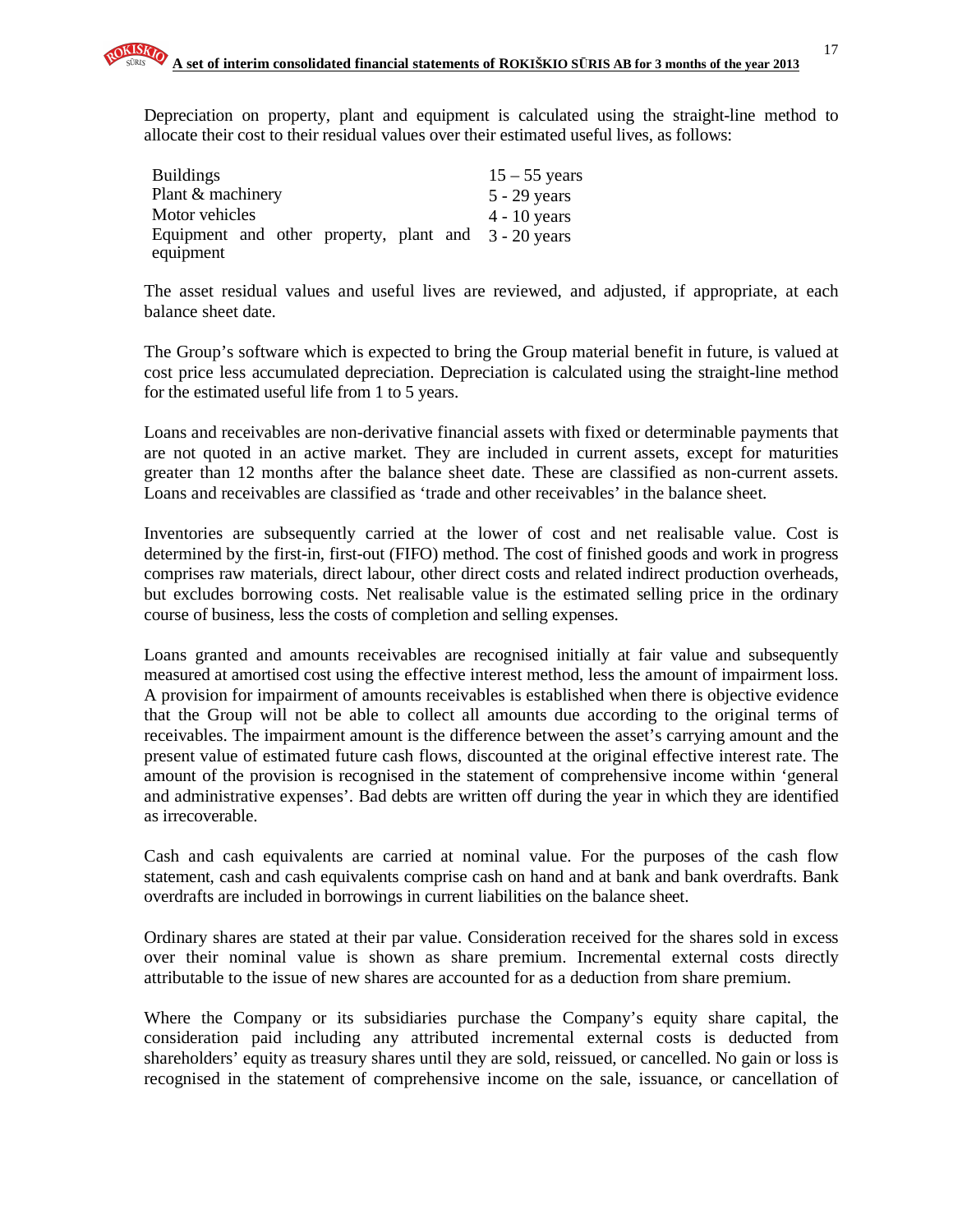treasury shares. Where such shares are subsequently sold or reissued, any consideration received is presented in the consolidated financial statements as a change in shareholders' equity.

Other reserves are established upon the decision of annual general meeting of shareholders on profit appropriation.

Borrowings are recognised initially at fair value, net of transaction costs incurred. Borrowings are subsequently stated at amortised cost. Any difference between the amount at initial recognition and the redemption value is recognised in the statement of comprehensive income over the period of the borrowings using the effective interest method.

Profit is taxable at a rate of 15 per cent (2010: 15 per cent) in accordance with the Lithuanian regulatory legislation on taxation.

The Group pays social security contributions to the state Social Security Fund (the Fund) on behalf of its employees based on the defined contribution plan in accordance with the local legal requirements. Social security contributions are recognised as expenses on an accrual basis and are included in payroll expenses.

Revenue comprises the fair value of the consideration received or receivable for the sale of goods and services in the ordinary course of the Group's activities. Revenue is shown net of value-added tax, returns, rebates and discounts and after eliminated sales within the Group. Revenue from sales of goods is recognised only when all significant risks and benefits arising from ownership of goods is transferred to the customer.

Interest income is recognised on a time-proportion basis using the effective interest method.

Dividend distribution to the Company's shareholders is recognised as a liability in the Group's financial statements in the period in which the dividends are approved by the Company's shareholders.

Basic earnings per share are calculated by dividing net profit attributed to the shareholders from average weighted number of ordinary registered shares in issue, excluding ordinary registered shares purchased by the Company and the Group and held as treasury shares.

Operating segments are reported in a manner consistent with the internal reporting provided to the chief operating decision-maker. The chief operating decision-maker, who is responsible for allocating resources and assessing performance of the operating segments, has been identified as the Board of directors that make strategic decisions.

The Group's management identified the following operating segments within the Group: hard cheese, semi hard cheese, butter, milk, cream, sour cream, sour milk, yogurt, curds, curd cheese and other. These operating segments were aggregated into two main reportable segments, based on similar nature of products, production process, type of customers and method of distribution.

Government grants are recognised at fair value where there is sufficient evidence that the grant will be received and the Group and the Company will comply with all conditions attached.

Export subsidies paid by the Government for each exported tone of products meeting certain requirements are included in sales revenue.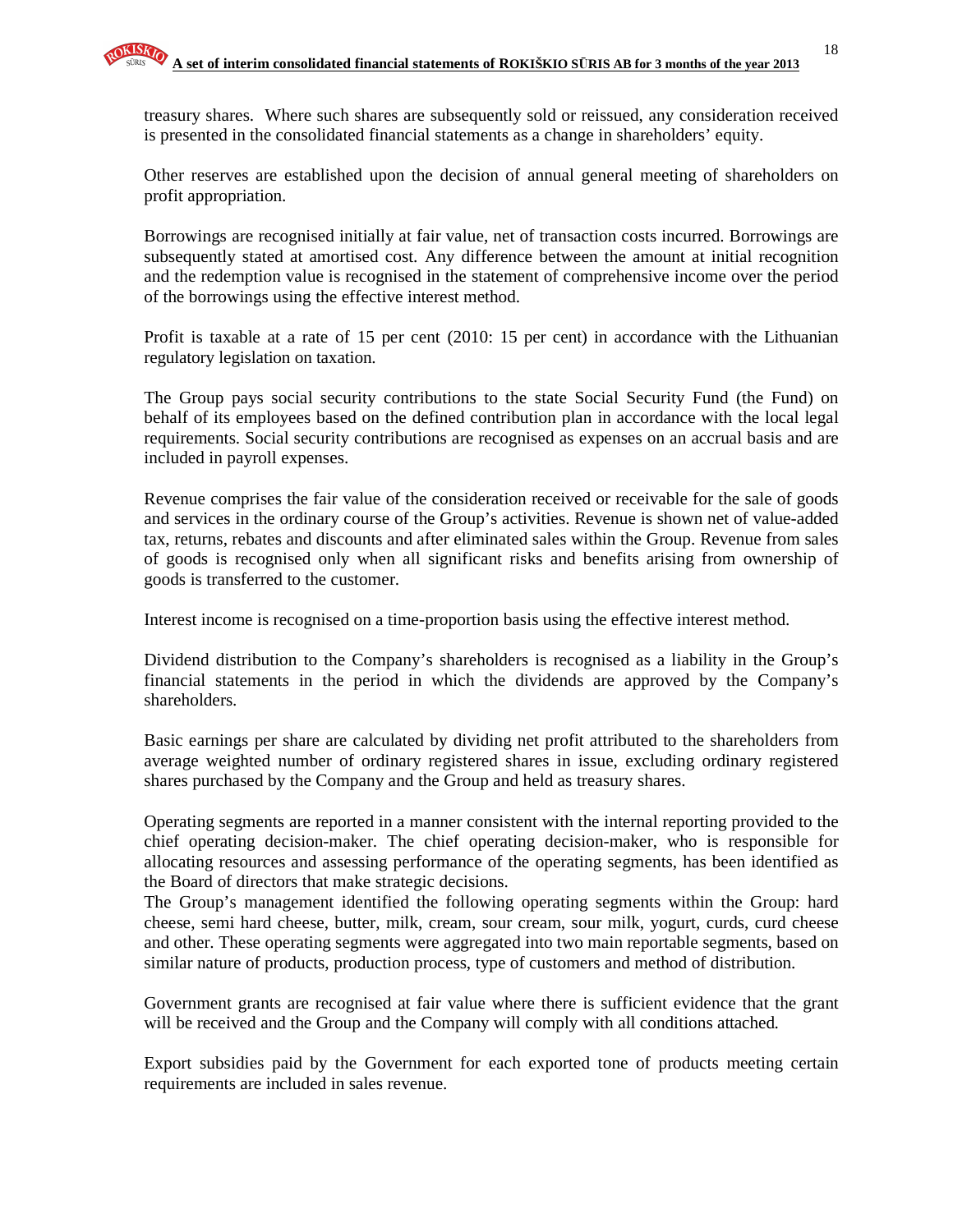Government grants received to finance acquisition of property, plant and equipment are included in non-current deferred income in the balance sheet. They are recognised as income on a straightline basis over the useful life of property, plant and equipment concerned.

Provisions are measured at the present value of expenditures expected to be required to settle the obligation using pre-tax rate that reflects current market assessments of the time value of money and the risks specified to the obligation. The increase in the provision due to passage of time is recognised as interest expense.

Trade payables are recognised initially at fair value and subsequently measured at amortised cost using effective interest method.

With effect from 31 December 2011, the Company and the Group account for property, plant and equipment at revalued amount less accumulated depreciation and impairment loss. Under the newly adopted accounting policy, the revaluation is carried out periodically to ensure that the carrying amount of property, plant and equipment will not differ significantly from the value determined with reference to the fair value at the end of the reporting period. In 2011, the valuation of property, plant and equipment was carried out by Vadasa UAB using the comparative market price method. The Company's management believes the values of property, plant and equipment adjusted under these methods as of 31 December 2011 approximated the fair value. No revaluation of property, plant and equipment was conducted in 2012.

#### **3. Information on segments**

#### *Business segments and the segments presented by the financial statements*

The Group's top management indicated the following business segments of the Group: hard cheese, semi hard cheese, butter, milk, cream, sour cream, sour milk, yogurt, curds, fresh cheese etc. The segments were coupled into two main segments presented by the financial statements based on alike production procedure, customer group and distribution channels.

The Group's main business segments:

- Fresh dairy products
- Cheese and other dairy products.

Other operations of the Group comprise of raw milk collection. Transactions between the business segments are on normal commercial terms and conditions.

#### *Geographic segments*

Analysis of the Group's income from sales according to markets is as follows:

|                                        | 2013 03 31 | 2012 03 31 |
|----------------------------------------|------------|------------|
| Lithuania                              | 61 075     | 63 218     |
| <b>Countries of EU</b>                 | 77 590     | 69 329     |
| <b>Other (including USA and Japan)</b> | 51 262     | 31 694     |
| <b>Total</b>                           | 189 927    | 164 241    |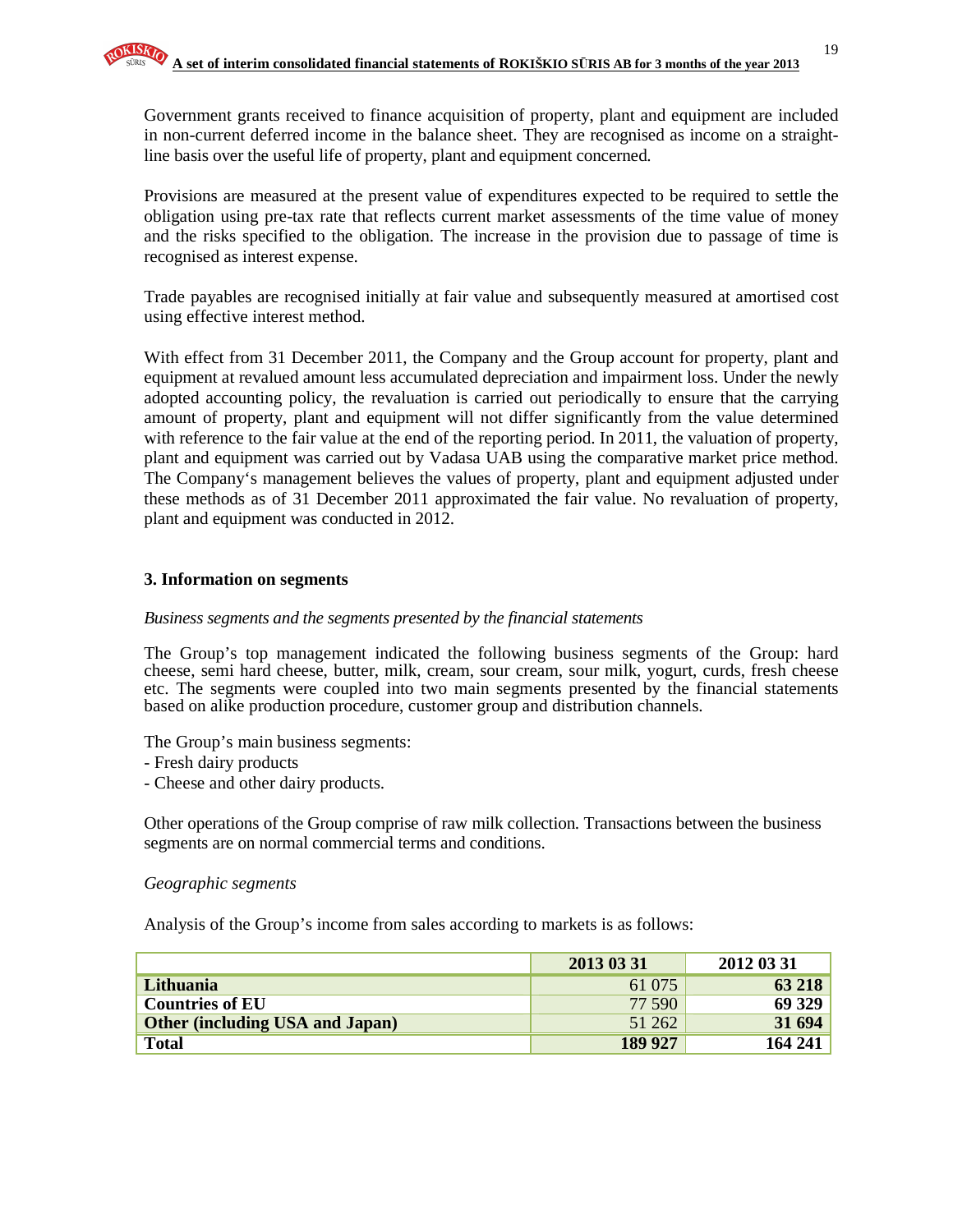Income analysis according to groups:

|                          | 2013 03 31 | 2012 03 31 |
|--------------------------|------------|------------|
| <b>Product Sales</b>     | 189 678    | 163 941    |
| <b>Provided services</b> | 249        | 300        |
| <b>Total</b>             | 189 927    | 164 241    |

#### **4. Long-term tangible assets**

In the income statement the depreciation charge of long-term tangible assets is reported in the following entries: selling and marketing expenses, general and administrative expenses and cost of sales, as well as in production in progress and ready production entries.

Software and intangible asset depreciation charge are accounted in the entry of general and administrative expenses.

#### **5. Other receivables**

As at  $31<sup>st</sup>$  March 2013, the Group's receivables were made of:

|                                      | 2013 03 31 | 2012 03 31 |
|--------------------------------------|------------|------------|
| Long-term loans granted to farmers   | 1 0 9 9    | 3 7 7 2    |
| Long-term loans granted to employees | 974        | 548        |
| Investments                          | 551        | 550        |
| Loans to other companies             | 38 345     | 8 1 1 0    |
| Other                                | 1 1 6 6    | 2 800      |
| <b>Total</b>                         | 42 135     | 15780      |

The repayment terms of loans granted to farmers vary from 2 months to 10 years, whereas the annual interest rate varies from 0 to 10 per cent.

The repayment terms of loans granted to employees vary from 1 to 22 years, whereas the interest rate for them is not calculated. The company's managing bodies believe that the balance sheet values of long-term receivables are their fair values.

#### **6. Inventories**

As at  $31<sup>st</sup>$  March 2013, the Group's inventories were made of:

|                        | 2013 03 31 | 2012 03 31 |
|------------------------|------------|------------|
| Raw material           | 6469       | 6 6 3 5    |
| Production in progress | 23 8 14    | 18 048     |
| Ready production       | 70 627     | 69 553     |
| Other inventories      | 3 7 3 2    | 3091       |
| <b>Total</b>           | 104 642    | 97 327     |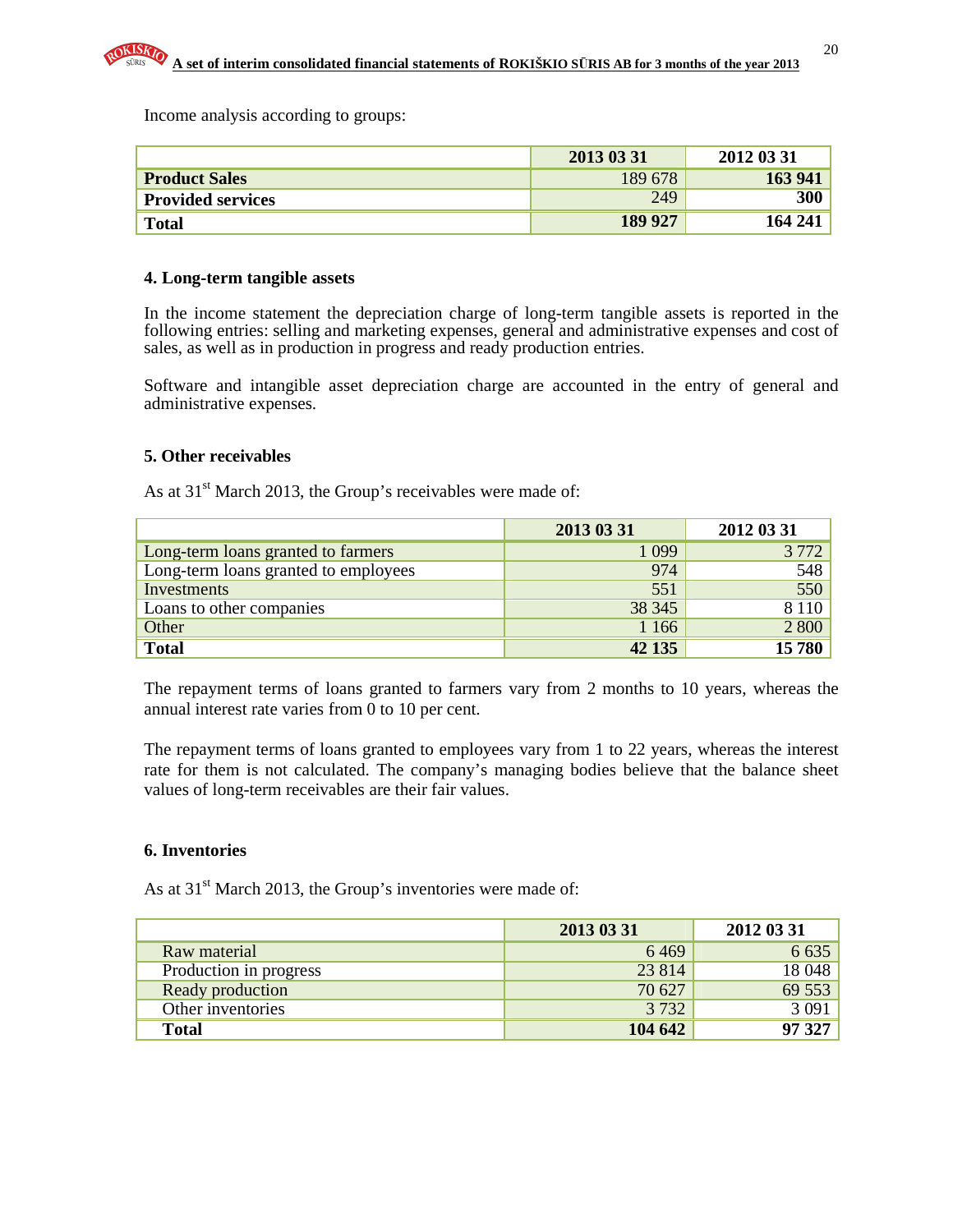#### **7. Selling and Other Receivables**

As at  $31<sup>st</sup>$  March 2013, the Group's selling and other receivables were made of:

|                                             | 2013 03 31 | 2012 03 31 |
|---------------------------------------------|------------|------------|
| <b>Selling receivables</b>                  | 116 474    | 90 947     |
| VAT receivable                              | 9 1 0 9    | 7 1 8 6    |
| Other receivables                           | 753        | 1910       |
| Advance payments and future period expenses | 14 5 28    | 1 3 5 7    |
| <b>Total</b>                                | 140 864    | 101 400    |

#### **8. Cash and cash equivalents**

The money equivalents in Balance sheet and Cash Flow Statement are made of the following:

|                                        | 2013 03 31 | 2012 03 31 |
|----------------------------------------|------------|------------|
| Money in bank and cash-in-hand (Group) | 3 3 2 3    | 4 633      |
| <b>Current deposits</b>                |            |            |
| <b>Total</b>                           | 3 3 2 3    |            |

#### **9. Financial ratios**

The Group's financial ratios:

|                                         | 2013 03 31 | 2012 03 31 | 2011 03 31 |
|-----------------------------------------|------------|------------|------------|
| <b>Revenue (LTL thousand)</b>           | 189 927    | 164 241    | 150 358    |
| <b>EBITDA (LTL thousand)</b>            | 10 973     | 5 0 0 1    | 7 1 6 9    |
| <b>EBITDA</b> margin (%)                | 5,78       | 3.04       | 4.77       |
| <b>Operations profit (LTL thousand)</b> | 2 3 7 0    | (756)      | 1 0 67     |
| Margin of operations profit $(\% )$     | 1.25       | (0.46)     | 0.71       |
| <b>Profit per share (LTL)</b>           | 0.04       | (0.03)     | 0.02       |
| <b>Number of shares (units)</b>         | 35 867 970 | 35 867 970 | 35 867 970 |

#### **10. Information on the audit**

The audit according to the International Accounting Standards will be made for the full year 2012 by audit company UAB "PricewaterhouseCoopers".

#### **11. Up-to-date information on material events and transactions**

On 25 February 2013, amendment to the credit agreement was signed with the bank in relation to the extension of the repayment term of overdraft (LTL 2m) until 31 January 2014, and the extension of the repayment term of credit limit (EUR 18m) until 15 February 2014. The total credit limit is LTL 64,150 thousand, with no repricing of interest rates.

On 28 February 2013, the shareholder adopted Decision No. 18 to initiate the reorganisation of the Comany Rokiškio Pienas UAB by way of unbundling (and approve the drafting of unbundling